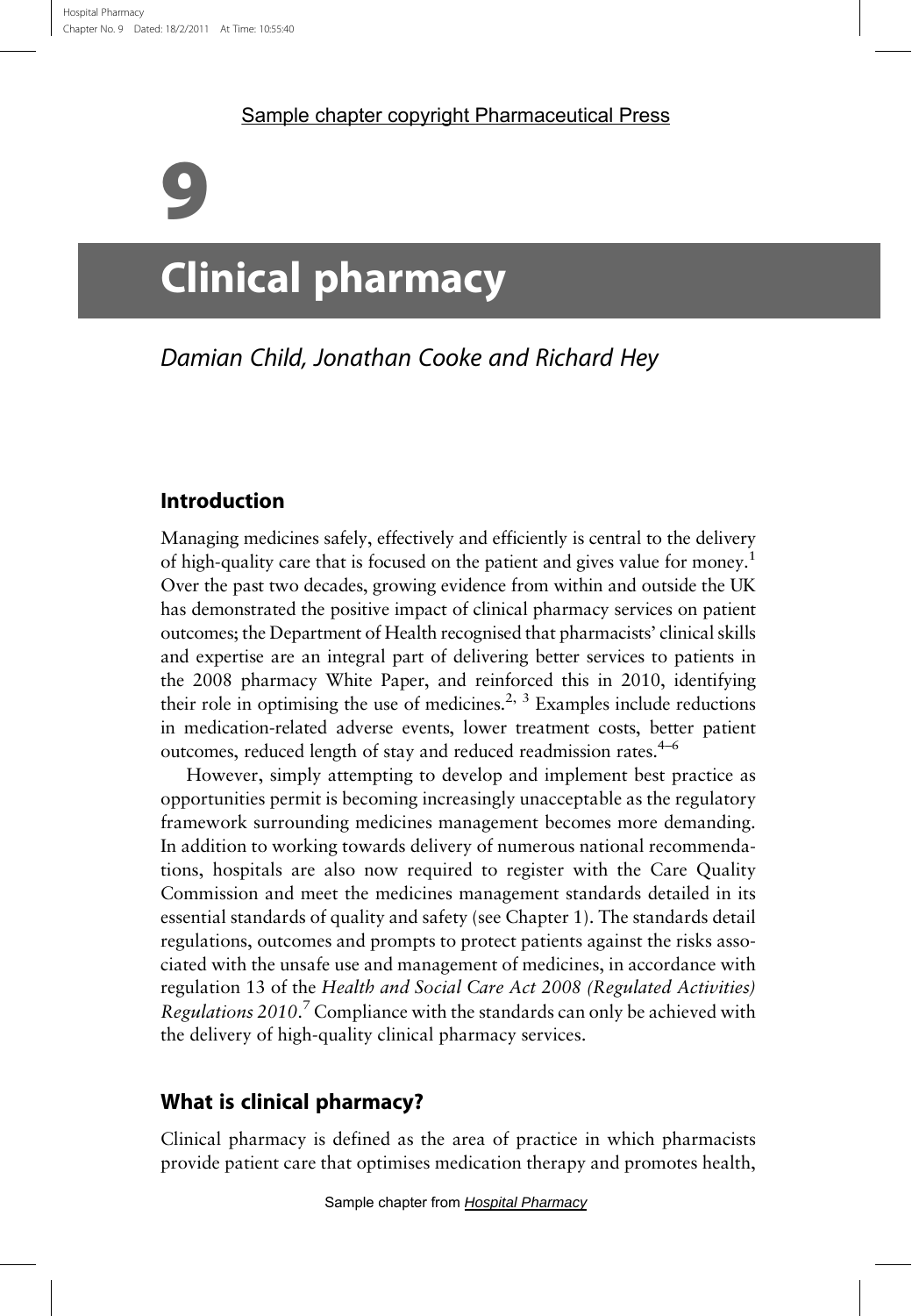wellness and disease prevention.<sup>[8](#page-19-0)</sup> The practice of clinical pharmacy embraces the concepts of both pharmaceutical care, first introduced by Hepler and Strand,<sup>[9](#page-19-0)</sup> and medicines management, which encompasses the entire way in which medicines are selected, procured, delivered, prescribed, administered and reviewed to optimise the contribution that medicines make to producing informed and desired outcomes of patient care.<sup>[10](#page-19-0)</sup>

Hepler and Strand's definition of pharmaceutical care, 'the responsible provision of drug therapy for the purpose of achieving definite outcomes which improve the patient's quality of life', included pharmacist input in the design, implementation and monitoring of a therapeutic plan, in collaboration with the patient and other healthcare professionals, and helped to change the focus of clinical pharmacy activities from processes to therapeutic outcomes. Despite widespread acceptance, use of the term 'pharmaceutical care' in the UK does not always follow the rigorous definition of Hepler and Strand, but is often used simply to imply a patient-focused approach to clinical pharmacy practice.<sup>[11](#page-19-0)</sup> In some respects, the term 'clinical pharmacy' is somewhat outdated as the National Health Service (NHS) recognises that the term 'clinician' refers to all healthcare staff involved with the care of patients. Pharmacy, by definition, is a clinical profession and thus clinical pharmacy is a patient-centred service where the pharmacist is a key member of the multidisciplinary clinical team $12$ 

## The history of clinical pharmacy in the UK

Clinical pharmacy is now practised in all healthcare settings, but its main origins lie in the hospital sector. Until the mid-1960s, hospital pharmacists were mostly engaged in traditional pharmaceutical activities such as dispens-ing and manufacturing.<sup>[11](#page-19-0)</sup> Then, the increasing range and sophistication of medicines available, awareness of medication errors and the widespread use of ward-based prescription charts brought pharmacists out of the dispensary and on to the wards in increasing numbers.

This was initially described as 'ward pharmacy' and was mostly a post hoc process with the emphasis on the safe and timely supply of medicines in response to medical and nursing demands. However, the service quickly evolved into something significantly more proactive, seeing pharmacists interacting with patients and other healthcare professionals and directly intervening in the patient care process[.13](#page-19-0) The growth in these services over the 1970s and 1980s was said to represent a change in hospital pharmacy from product orientation to patient orientation and was formally acknowledged as 'clinical pharmacy' in the 1986 Nuffield report.<sup>14</sup> The report welcomed these changes and recommended an increased role for hospital pharmacists through the development of clinical pharmacy services.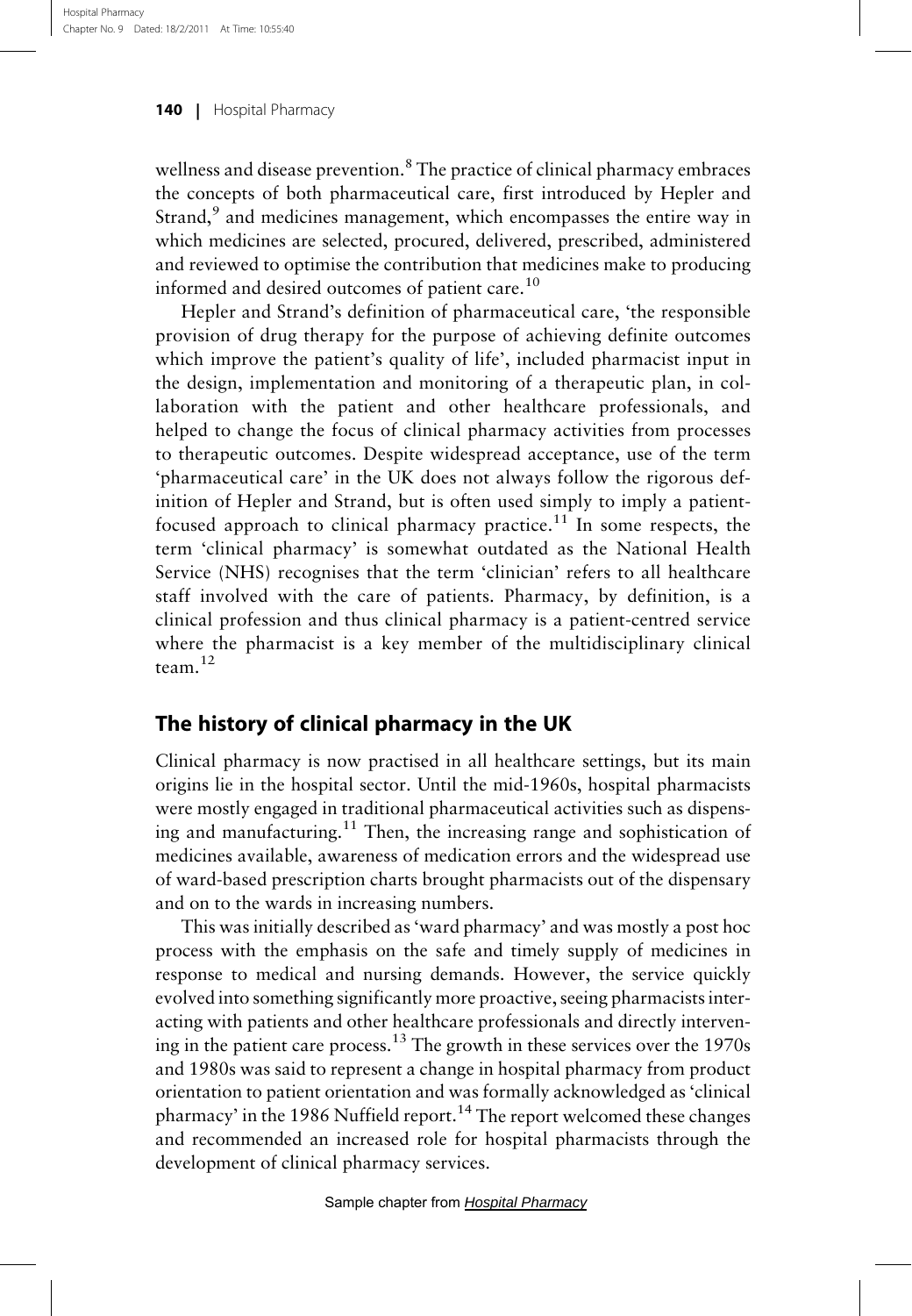The recommendations made in the Nuffield report were officially recognised in a 1988 Health Services circular that outlined the main aims of the Department of Health with respect to hospital pharmacy:

the achievement of better patient care and financial savings through the more cost-effective use of medicines and improved use of pharmaceutical services obtained by implementing a clinical pharmacy service.<sup>15</sup>

A number of key areas where pharmacist input could assist other clinicians and benefit patients were highlighted, including contributing to prescribing decisions, monitoring and modifying drug therapy, counselling patients and involvement in clinical trials. The document acknowledged that, by helping to ensure patient safety and appropriate use of medicines, clinical pharmacy services could prove to be cost-effective.

As clinical pharmacy services expanded, there was increasing specialisation, with the expertise of individual pharmacists in certain therapeutic areas contributing to more significant developments in service provision. The speed of progress was demonstrated in a review undertaken in the early 1990s, which showed that the majority of NHS hospitals in the UK provided clinical pharmacy services and most hospital pharmacists participated in ward-based clinical pharmacy activities.<sup>[14](#page-19-0)</sup> However, the range of clinical pharmacy services varied enormously, from almost 100% of hospitals having pharmacists who monitored drug therapy to less than 10% for services such as infection control, clinical audit or medical staff education. Since then, the widespread development of clinical pharmacy services has continued, with significant expansion in the number and range of services provided at most hospitals.

Wide variations in the extent and nature of hospital clinical pharmacy services were also noted in the Nuffield report and large differences still exist across much of the UK. $^{10}$  $^{10}$  $^{10}$  This lack of uniformity applies not just to clinical pharmacy, but also covers almost every aspect of hospital pharmacy services. The absence of specific directions from government and from the pharmacy profession, coupled with the varying degrees of success with which individual pharmacy managers in each hospital have been able to develop services, has allowed diversity to flourish with wide variations in the proportion of time spent on clinical pharmacy activities, ranging from less than 30% of pharmacist time at some hospitals to over  $70\%$  of pharmacist time at others.<sup>10</sup> The Audit Commission recommended that hospitals undertake reviews of their staffing levels and consider whether there were adequate resources to provide all aspects of clinical pharmacy services, so it is likely that the national figures on implementation of clinical pharmacy services will be changing for some time.

One of the differences between hospital and community pharmacy is the location of the patient and how this affects the dynamics of providing clinical pharmacy services. Most hospitals provide their pharmaceutical services to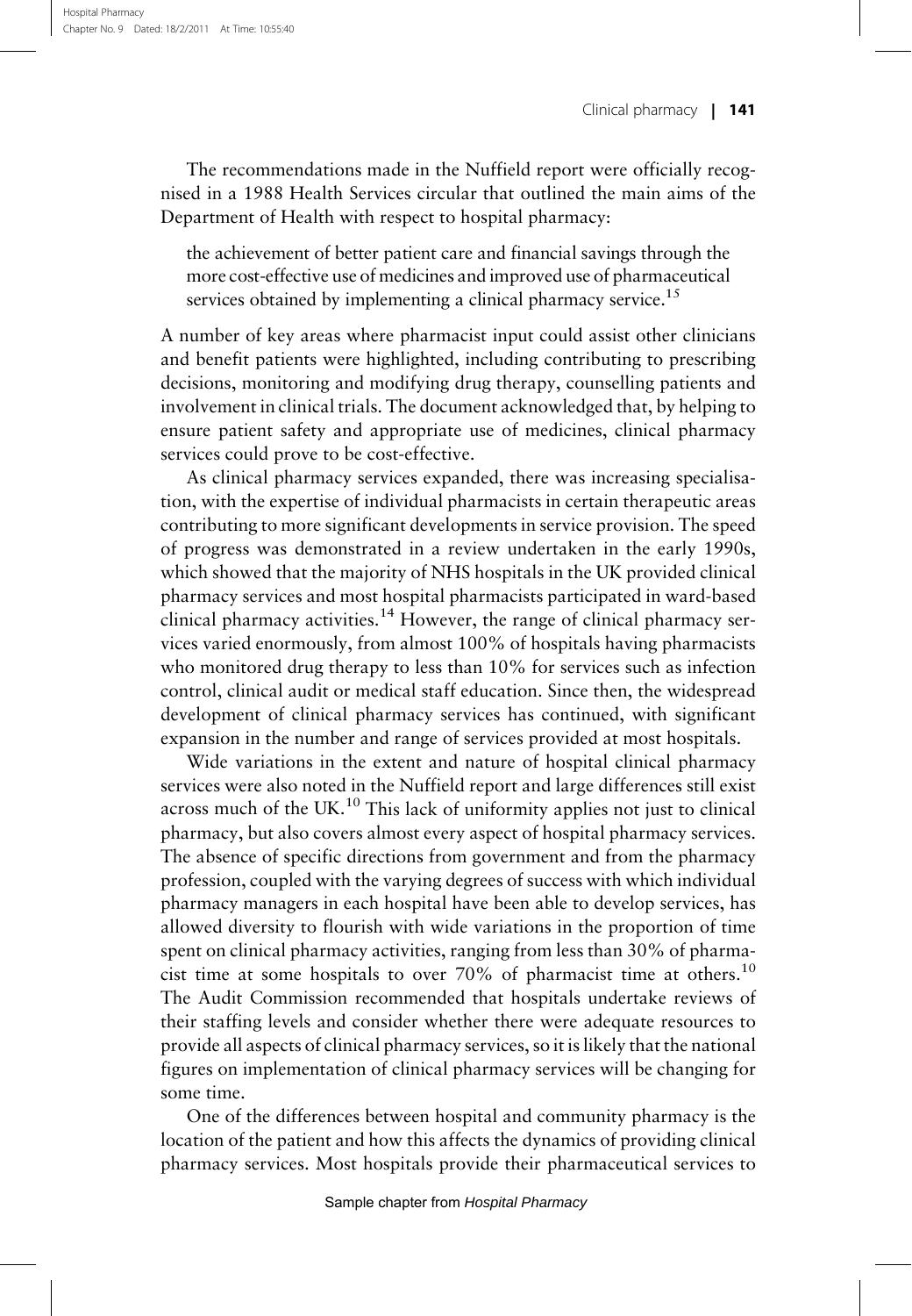patients on (but not exclusively) wards of various kinds. Thus, in order to deliver care the pharmacist needs to visit the ward and interact with the patient, doctor, nurse and others, as well as have access to consult and contribute to the patient's medical records.

Clinical pharmacist presence on wards allows dialogue with patients and professionals in addition to ensuring supplies of medicines are adequate for patients' needs, and that medicines are stored appropriately and safely. Pharmacy technicians, assistants and others work with ward staff to provide effective supply of commonly used items and, with the pharmacists, are increasingly leading the introduction of the reuse of patients' own drugs (PODs) schemes to reduce waste and, where appropriate, patient self-medication to support concordance.

The importance of communicating requests for medicines and the need to record administration of medicines have led to the universal usage of the ward prescription chart. Various reports on the value of recording the prescription and administration of medicines emanated from situations where there was no record of them having been given. Requiring nurses and doctors to record the administration of medicines offered the rudiments of an audit trail for medicines.

The design and use of these charts have consumed much time and energy from a variety of clinicians in order to produce a hybrid document that serves the multiple purposes of conveying: (1) patient details such as identification, age, weight, gender and allergies; (2) prescribing details such as medicine, form, dose, route and frequency of administration and previous medicines; and (3) medicine administration details including who administered (nurse, doctor, patient), when and by which route. It also serves to indicate when a medicine has not been given. An alert from the National Patient Safety Agency on reducing harm from omitted and delayed medicines in hospital requires all healthcare organisations to identify a list of critical medicines where timeliness of administration is crucial.<sup>[16](#page-19-0)</sup> It also requires them to ensure that medicine management procedures include guidance on the importance of prescribing, supplying and administering critical medicines, timeliness issues and what to do when a medicine has been omitted or delayed. Incident reports should be regularly reviewed and an annual audit of omitted and delayed critical medicines should be undertaken to ensure that system improvements to reduce harms from omitted and delayed medicines are made. [Figure 9.1](#page-4-0) is an extract from a typical hospital inpatient medicines chart.

The Welsh NHS took this one step further in 2004 with the introduction of a new all-Wales prescription chart, accompanied by prescription-writing standards and an e-learning tool installed on the intranet systems of hospital trusts and included in medical degree teaching.<sup>[17](#page-19-0)</sup>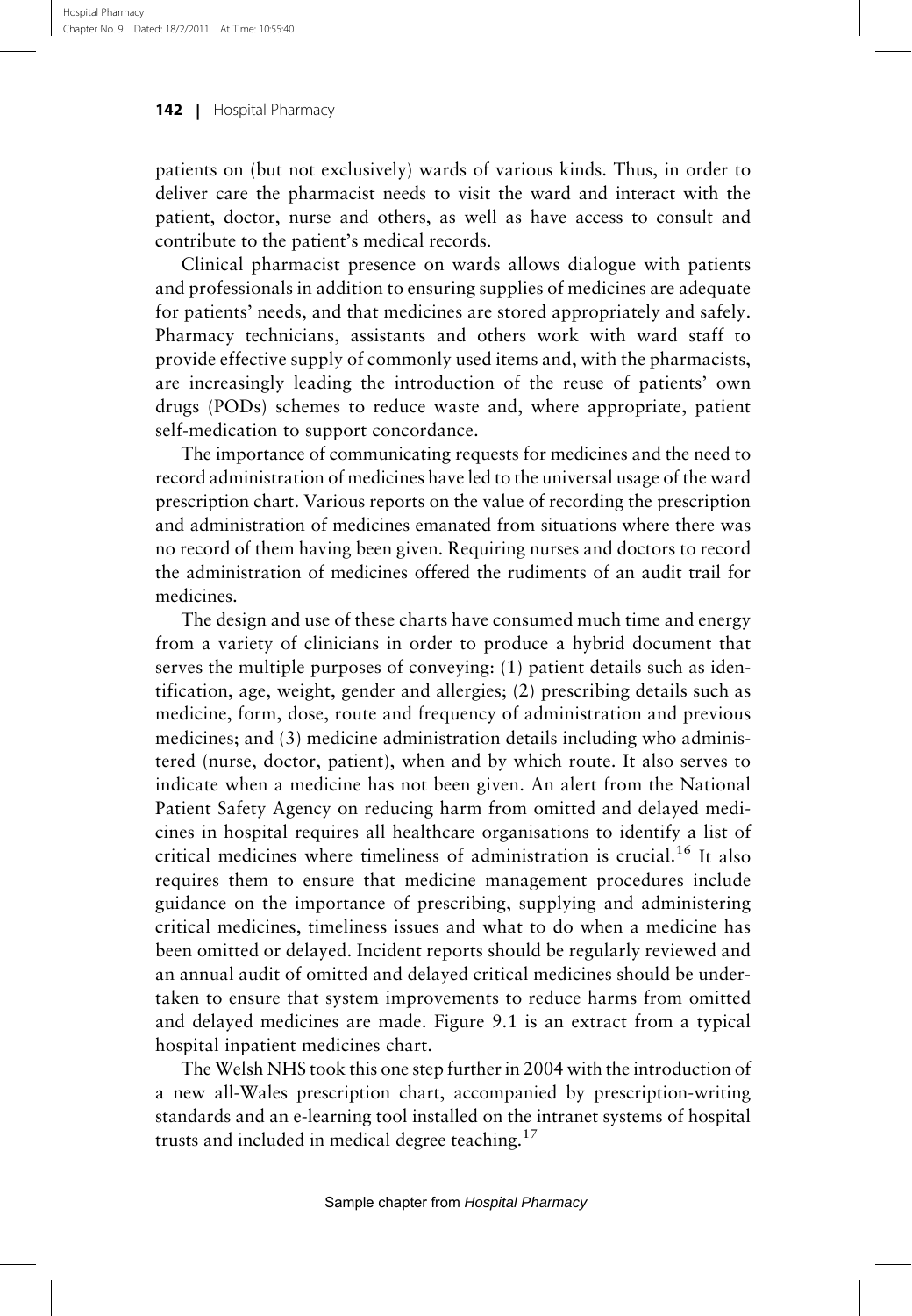<span id="page-4-0"></span>

| PATIENT DETAILS                   |                                         |                                                                                                                                                                                                |   | ALLERGIES, INTOLERANCES & ADRs |  |  |                                                                      |  |  |  |  |  | OTHER CHARTS IN USE       |  |  |  |  |
|-----------------------------------|-----------------------------------------|------------------------------------------------------------------------------------------------------------------------------------------------------------------------------------------------|---|--------------------------------|--|--|----------------------------------------------------------------------|--|--|--|--|--|---------------------------|--|--|--|--|
| NAME:                             |                                         |                                                                                                                                                                                                |   |                                |  |  |                                                                      |  |  |  |  |  | ANTICOAGULANTS            |  |  |  |  |
| AGE / D.O.B.:                     |                                         |                                                                                                                                                                                                |   |                                |  |  |                                                                      |  |  |  |  |  | <b>INSULIN</b>            |  |  |  |  |
| <b>HOSPITAL NUMBER:</b>           |                                         |                                                                                                                                                                                                |   |                                |  |  |                                                                      |  |  |  |  |  | <b>INTRAVENOUS</b>        |  |  |  |  |
| WARD:<br>CONSULTANT:              |                                         |                                                                                                                                                                                                |   |                                |  |  |                                                                      |  |  |  |  |  | DIALYSIS                  |  |  |  |  |
| WEIGHT:<br>HEIGHT:<br>SA:         |                                         |                                                                                                                                                                                                |   |                                |  |  |                                                                      |  |  |  |  |  | OTHER                     |  |  |  |  |
|                                   |                                         | PLEASE INDICATE REASON WHY DRUG IS DISCONTINUED (If appropriate)<br>ADR = Adverse Drug Reaction, DOS = Dose Change, Dup = Duplication, END = End of Course, INE = Ineffective, REW= Rewritten. |   |                                |  |  |                                                                      |  |  |  |  |  |                           |  |  |  |  |
| <b>REGULAR DOSE PRESCRIPTIONS</b> |                                         |                                                                                                                                                                                                |   |                                |  |  | Times   Date   Date   Date   Date   Date   Date   Date   Date   Date |  |  |  |  |  | Date   Date   Date   Date |  |  |  |  |
|                                   | PLEASE INDICATE TIMES OF ADMINISTRATION |                                                                                                                                                                                                | v |                                |  |  |                                                                      |  |  |  |  |  |                           |  |  |  |  |
| <b>DRUG</b>                       |                                         |                                                                                                                                                                                                |   |                                |  |  |                                                                      |  |  |  |  |  |                           |  |  |  |  |
| DOSE                              | ROUTE                                   | <b>STOP DATE</b>                                                                                                                                                                               |   |                                |  |  |                                                                      |  |  |  |  |  |                           |  |  |  |  |
| PHARM.<br>ADDITIONAL INSTRUCTIONS |                                         |                                                                                                                                                                                                |   |                                |  |  |                                                                      |  |  |  |  |  |                           |  |  |  |  |
| SIGNATURE / PRINT NAME            |                                         | DATE<br>dd / mm / yy                                                                                                                                                                           |   |                                |  |  |                                                                      |  |  |  |  |  |                           |  |  |  |  |
| <b>DRUG</b>                       |                                         |                                                                                                                                                                                                |   |                                |  |  |                                                                      |  |  |  |  |  |                           |  |  |  |  |
| DOSE                              | <b>ROUTE</b>                            | <b>STOP DATE</b>                                                                                                                                                                               |   |                                |  |  |                                                                      |  |  |  |  |  |                           |  |  |  |  |
| PHARM.<br>ADDITIONAL INSTRUCTIONS |                                         |                                                                                                                                                                                                |   |                                |  |  |                                                                      |  |  |  |  |  |                           |  |  |  |  |
| SIGNATURE / PRINT NAME<br>DATE    |                                         | dd / mm / yy                                                                                                                                                                                   |   |                                |  |  |                                                                      |  |  |  |  |  |                           |  |  |  |  |
| <b>DRUG</b>                       |                                         |                                                                                                                                                                                                |   |                                |  |  |                                                                      |  |  |  |  |  |                           |  |  |  |  |
| DOSE                              | <b>ROUTE</b>                            | <b>STOP DATE</b>                                                                                                                                                                               |   |                                |  |  |                                                                      |  |  |  |  |  |                           |  |  |  |  |
| ADDITIONAL INSTRUCTIONS           |                                         | PHARM.                                                                                                                                                                                         |   |                                |  |  |                                                                      |  |  |  |  |  |                           |  |  |  |  |
| SIGNATURE / PRINT NAME            |                                         | DATE<br>dd / mm / yy                                                                                                                                                                           |   |                                |  |  |                                                                      |  |  |  |  |  |                           |  |  |  |  |
| <b>DRUG</b>                       |                                         |                                                                                                                                                                                                |   |                                |  |  |                                                                      |  |  |  |  |  |                           |  |  |  |  |
| <b>DOSE</b>                       | <b>ROUTE</b>                            | <b>STOP DATE</b>                                                                                                                                                                               |   |                                |  |  |                                                                      |  |  |  |  |  |                           |  |  |  |  |
| ADDITIONAL INSTRUCTIONS           |                                         | PHARM.                                                                                                                                                                                         |   |                                |  |  |                                                                      |  |  |  |  |  |                           |  |  |  |  |
| SIGNATURE / PRINT NAME            |                                         | DATE<br>dd / mm / yy                                                                                                                                                                           |   |                                |  |  |                                                                      |  |  |  |  |  |                           |  |  |  |  |
| DRUG                              |                                         |                                                                                                                                                                                                |   |                                |  |  |                                                                      |  |  |  |  |  |                           |  |  |  |  |
| DOSE                              | <b>ROUTE</b>                            | <b>STOP DATE</b>                                                                                                                                                                               |   |                                |  |  |                                                                      |  |  |  |  |  |                           |  |  |  |  |
| ADDITIONAL INSTRUCTIONS           |                                         | PHARM.                                                                                                                                                                                         |   |                                |  |  |                                                                      |  |  |  |  |  |                           |  |  |  |  |
| SIGNATURE / PRINT NAME            |                                         | DATE<br>dd / mm / yy                                                                                                                                                                           |   |                                |  |  |                                                                      |  |  |  |  |  |                           |  |  |  |  |

Figure 9.1 Hospital inpatient prescription sheet.

The important sets of prescription form data are essential for the efficient and effective delivery of pharmaceutical care to the patient and also form the basis for the development of electronic prescribing systems within the NHS.<sup>[18](#page-19-0)</sup> This is discussed further in Chapter 15.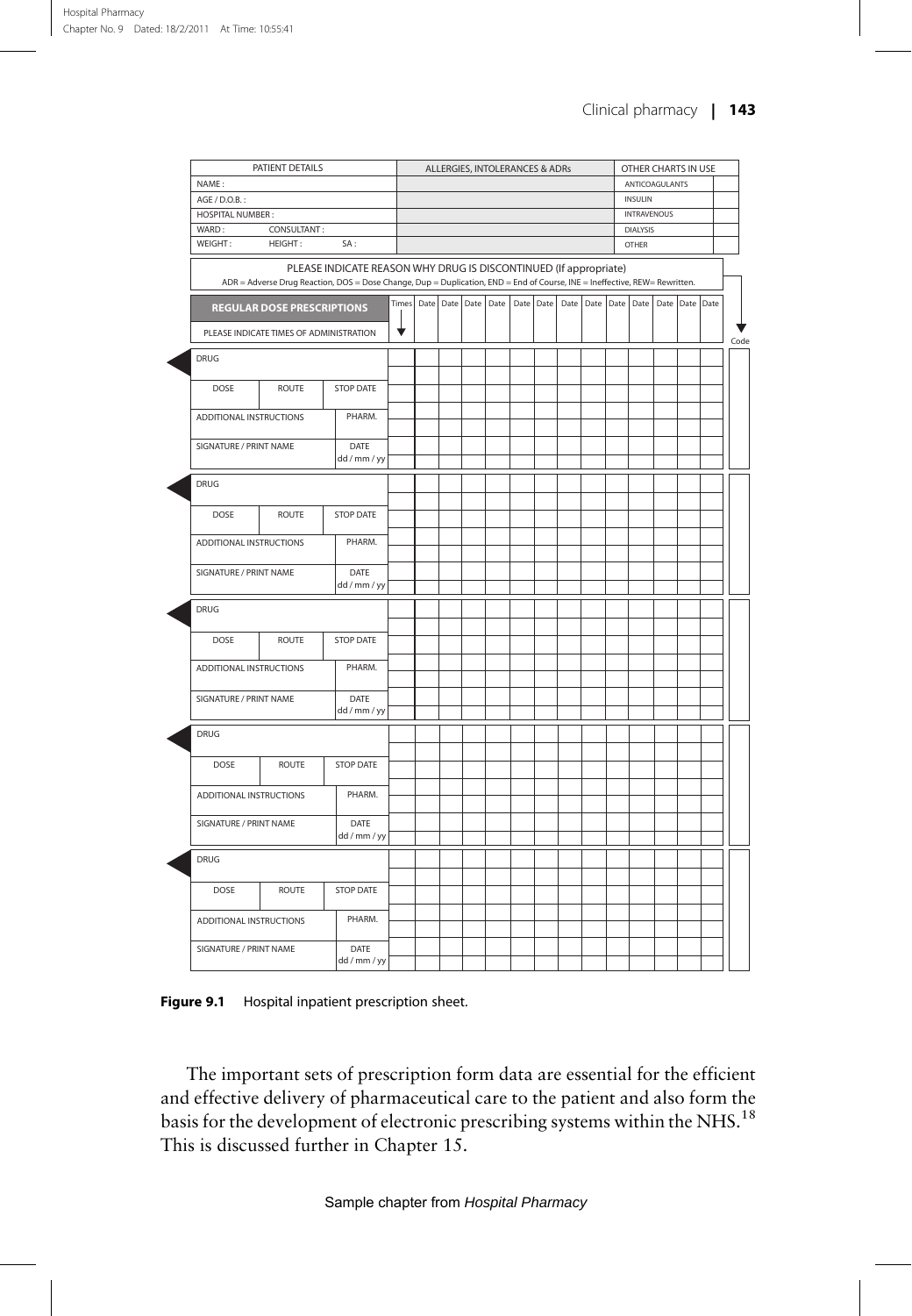# Prescription monitoring

The core of pharmacists' contribution to appropriate prescribing and medication use is made whilst undertaking near-patient clinical pharmacy activities. Checking and monitoring patients' prescriptions on hospital wards is frequently the starting point for this process and on most hospital wards the prescription card and clinical observation charts (temperature, pulse rate, blood pressure, and so on) are typically kept at the end of the patient's bed. This allows the clinical pharmacist to interact with the patient whilst reviewing the contents of the prescription.

The prescription is reviewed for medication dosing errors, appropriateness of administration route, drug interactions, prescription ambiguities, inappropriate prescribing and many other potential problems. Formal assessments of prescription charts in hospitals have shown that there are wide variations in the quality of prescribing and pharmacists are able to identify and resolve many clinical problems. Patients can be questioned on their medication histories, including allergies and intolerances, efficacy of prescribed treatment, side-effects and adverse drug reactions (ADRs). The routine presence of medical and nursing staff on the ward allows the pharmacist to communicate easily with other members of the healthcare team who value the prescription-monitoring service that clinical pharmacists provide.<sup>[19, 20](#page-19-0)</sup> Patients' notes are also accessible, to enable the pharmacist both to check important information that may affect their healthcare and to record details of any clinical pharmacy input made.

## Prescribing advice to medical and nursing staff

Prescribing advice can be provided by medicines information pharmacists within the pharmacy department or by pharmacists undertaking their clinical pharmacy duties in patient areas such as outpatient clinics or the wards. This latter role may also include attendance at medical ward rounds. The advice given can include help with choice of medicine, dose, method of administration, side-effects, interactions, monitoring requirements and many other aspects of medicines use. Studies examining prescribing advice given by clinical pharmacists have shown high rates of acceptance from medical staff, demonstrating that the role is both valued and effective. $21, 22$ 

#### Medication errors and adverse drug reaction reporting

Despite the important role of clinical pharmacy services, patients receiving drug therapy may still experience unintended harm or injury as a result of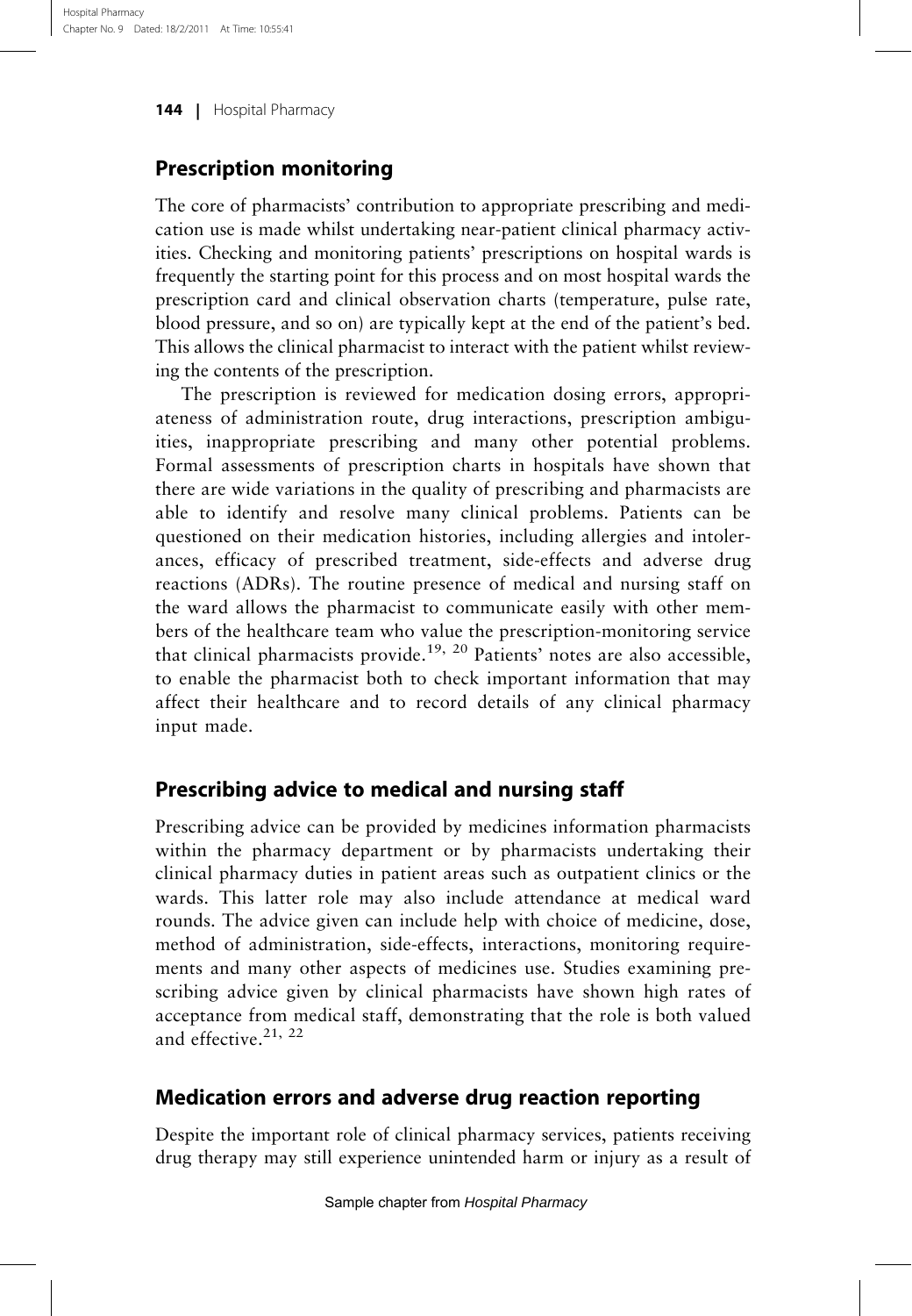medication errors or from ADRs. Adverse events (from any cause) occur in around 10% of all hospital admissions and medication errors account for one-quarter of all the incidents that threaten patient safety.<sup>[23](#page-19-0)</sup> A study commissioned by the General Medical Council identified a mean prescribing error rate of 8.9 per 100 medication orders.<sup>[24](#page-19-0)</sup>

Contributing to the avoidance or resolution of adverse medication events is an important part of any hospital pharmacist's clinical duties. This requires a multisystem approach, often incorporated into a hospital's clinical risk management strategy. Important lessons can be learned from analysis of medication-related incidents and from near-misses (that is, those that do not develop sufficiently to result in patient harm or are detected prior to patient harm). Chapter 12 considers these issues in further detail.

Even when the prescribed and administered treatment is correct and no errors have occurred, a small proportion of patients can still suffer from ADRs. Clinical pharmacists have an important role to play in the detection and management of ADRs and, more recently, directly reporting ADRs to the Committee on Safety of Medicines via the Yellow Card scheme. Their involvement can help to increase the number of ADR reports made, particu-larly those involving serious reaction.<sup>[25, 26](#page-20-0)</sup> However, even in hospitals with formal ADR schemes, gross underreporting of reactions still remains a major problem.[27](#page-20-0)

#### Medication history-taking and medicines reconciliation

Taking a medication history from patients and prescribing on admission have traditionally been done by junior doctors, but published work suggests that pharmacists are able to take more accurate medication histories than medical staff.<sup>[28–30](#page-20-0)</sup> The crucial role of clinical pharmacists in undertaking medicines reconciliation for patients on admission to hospital has been endorsed by the National Institute for Health and Clinical Excellence (NICE) and the National Patient Safety Agency.<sup>[31](#page-20-0)</sup> The guidance recognised the increased risk of morbidity, mortality and economic burden to health services caused by medication errors and noted that errors occur most commonly on transfer between care settings, particularly at the time of admission, with unintentional variances of up to 70%. It recommended that pharmacists should be involved in medicines reconciliation as soon as possible after hospital admission, noting this is a cost-effective intervention. Reconciliation was defined as:

\* collecting information on medication history (prior to admission) using the most recent and accurate sources of information to create a full and current list of medicines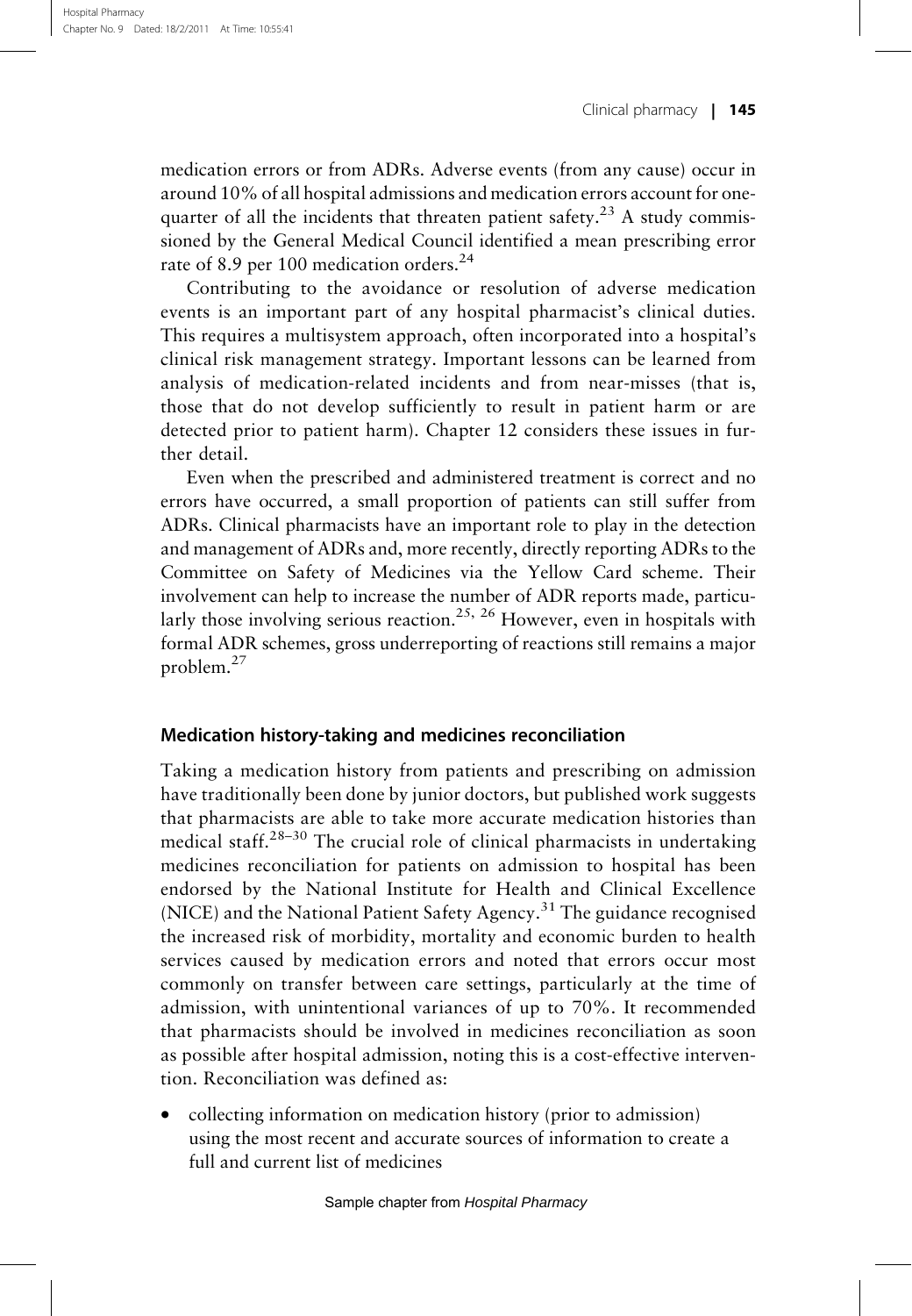- checking or verifying this list against the current prescription chart in the hospital, ensuring any discrepancies are accounted for and acted on appropriately
- communicating through appropriate documentation any changes, omissions or discrepancies.

With the increasing use of information technology, access to patients' summary care record from their general practitioner surgery offers a timely and accurate method for obtaining this important information. The pharmacist can also question patients on concordance with prescribed treatment, check their own medicines to ensure suitability for reuse in hospital of POD and self-medication schemes and help to identify whether or not an admission is due to prescribing errors or ADRs. Pharmacy technicians are increasingly involved in supporting these roles.<sup>[31](#page-20-0)</sup> This is discussed further later in the chapter.

A report commissioned by NICE included economic evaluation modelling of several different methods of medicines reconciliation and stated that: 'in terms of effectiveness, the pharmacist-led reconciliation intervention is predicted to prevent the most medication errors. This reduction is shown to reduce costs associated with errors by £3002 [per 1000 prescription orders] compared to the baseline scenario'.[32](#page-20-0)

For planned admissions to hospital (for example, elective surgery), the medication history-taking role can be moved to an earlier stage in the patient care process. Preadmission clinics have traditionally been used to assess patients' suitability for surgery, but are also increasingly used to make other preparations for admission. Clinical pharmacists can work alongside medical and nursing staff, to help ensure that full and accurate details of medication are recorded and that either patients bring their own medication with them on admission or that medicines not routinely stocked by the hospital pharmacy can be ordered in advance.<sup>[33, 34](#page-20-0)</sup> For patients on clearly defined treatment pathways, early discharge planning and advance preparation of discharge medication can also help to reduce delayed discharges and this can also involve pharmacists prescribing the discharge medication.[35](#page-20-0)

#### Patient education and counselling, including achieving concordance

One of the key themes of the 2010 White Paper is empowering patients to take an active role in managing their own care.<sup>[4](#page-19-0)</sup> This is also one of the themes of many of the NHS–National Institute for Health Research collaborations for leadership in applied health research and care that focus on translating research into practice.[36](#page-20-0)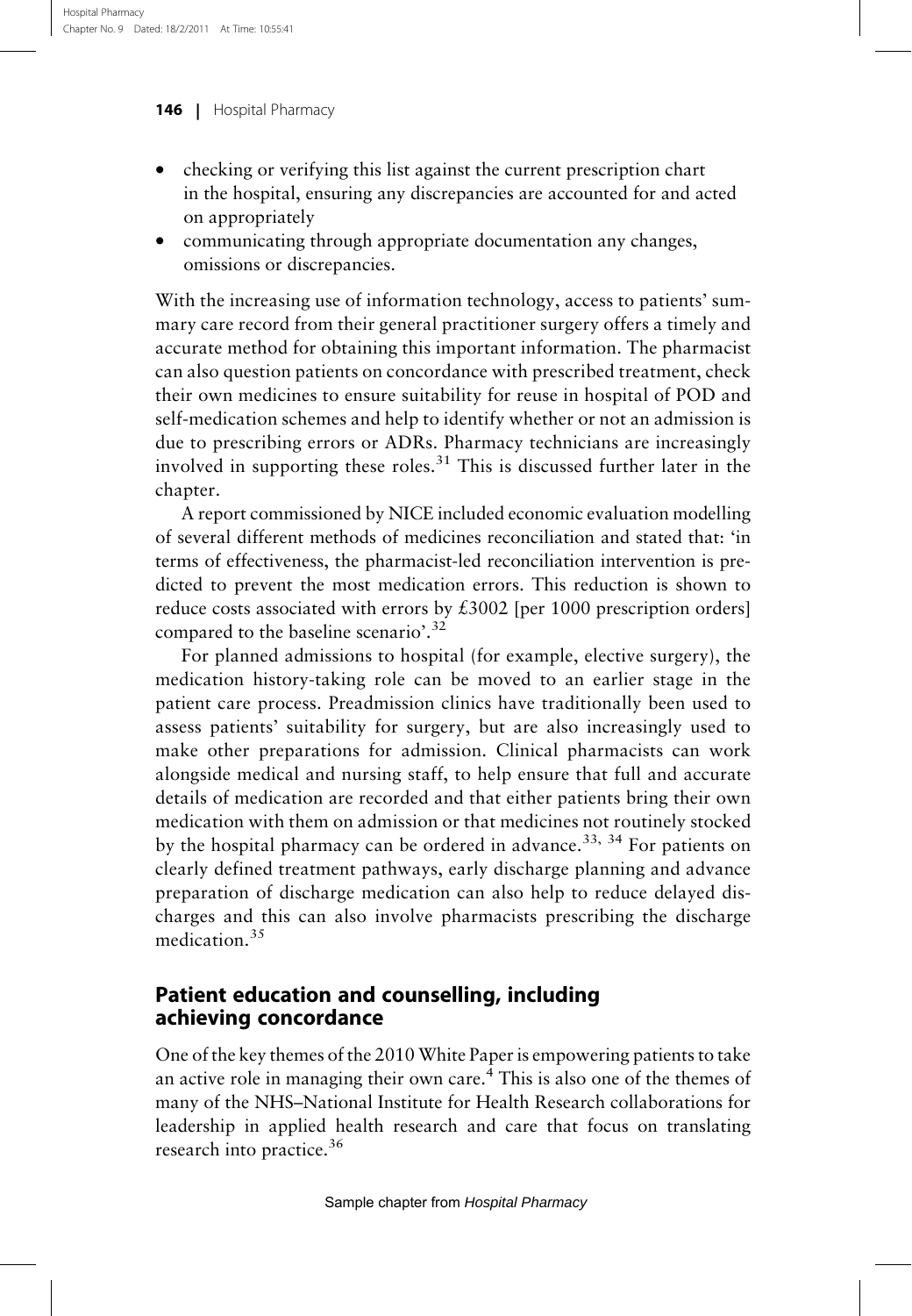Helping patients to understand their medicines and how to take them is a major feature of clinical pharmacy. Patient compliance, defined as adherence to the regimen of treatment recommended by the doctor, has been a concern of healthcare professionals for some time.<sup>[37](#page-20-0)</sup> Adherence to treatment, particularly for long-term chronic conditions, can be poor and tends to worsen as the number of medicines and complexity of treatment regimens increase. NICE noted that between a third and half of all medicines prescribed for long-term conditions are not taken as recommended and estimated that the cost of admissions resulting from patients not taking medicines as recommended was between £36 million and £196 million in 2006–2007.[38, 39](#page-20-0)

In recent years, use of the term 'compliance' in the context of medication has been criticised because it implied that patients must simply follow the doctor's orders, rather than making properly informed decisions about their healthcare. The term 'concordance' has been proposed as a more appropriate description of the situation.<sup>[40](#page-20-0)</sup>

Concordance is a new approach to the prescribing and taking of medicines. It is an agreement reached after negotiation between a patient and healthcare professional that respects the beliefs and wishes of the patient in determining whether, when and how medicines are taken.

This change in approach aims to optimise the benefits of treatment by helping patients and clinicians collaborate in a therapeutic partnership. However, if patients are to make informed choices, then the need for comprehensive patient education becomes more pressing.

Concordance with treatment is dependent on a complex interplay of beliefs, trust and understanding, with non-adherence falling into two overlapping categories: $38$ 

- 1 intentional: the patient decides not to follow the treatment recommendations
- 2 unintentional: the patient wants to follow the treatment recommendations, but practical problems prevent the patient from doing so.

Many surveys have found that patients often know little about the medicines they are taking. Several studies examining patient counselling and education have shown that clinical pharmacists can help to improve patients' knowledge of their treatment.<sup>41, 42</sup> The contribution made can also improve patient adherence to treatment.<sup>41, 43</sup> Improved adherence should lead to improved outcomes and evidence has been collected to demonstrate this.<sup>41, 43, 44</sup>

In addition to providing face-to-face education and counselling on medicines, clinical pharmacists can also help patients by contributing to the preparation of written material and audiovisual demonstrations, or by using computer programs.  $45-48$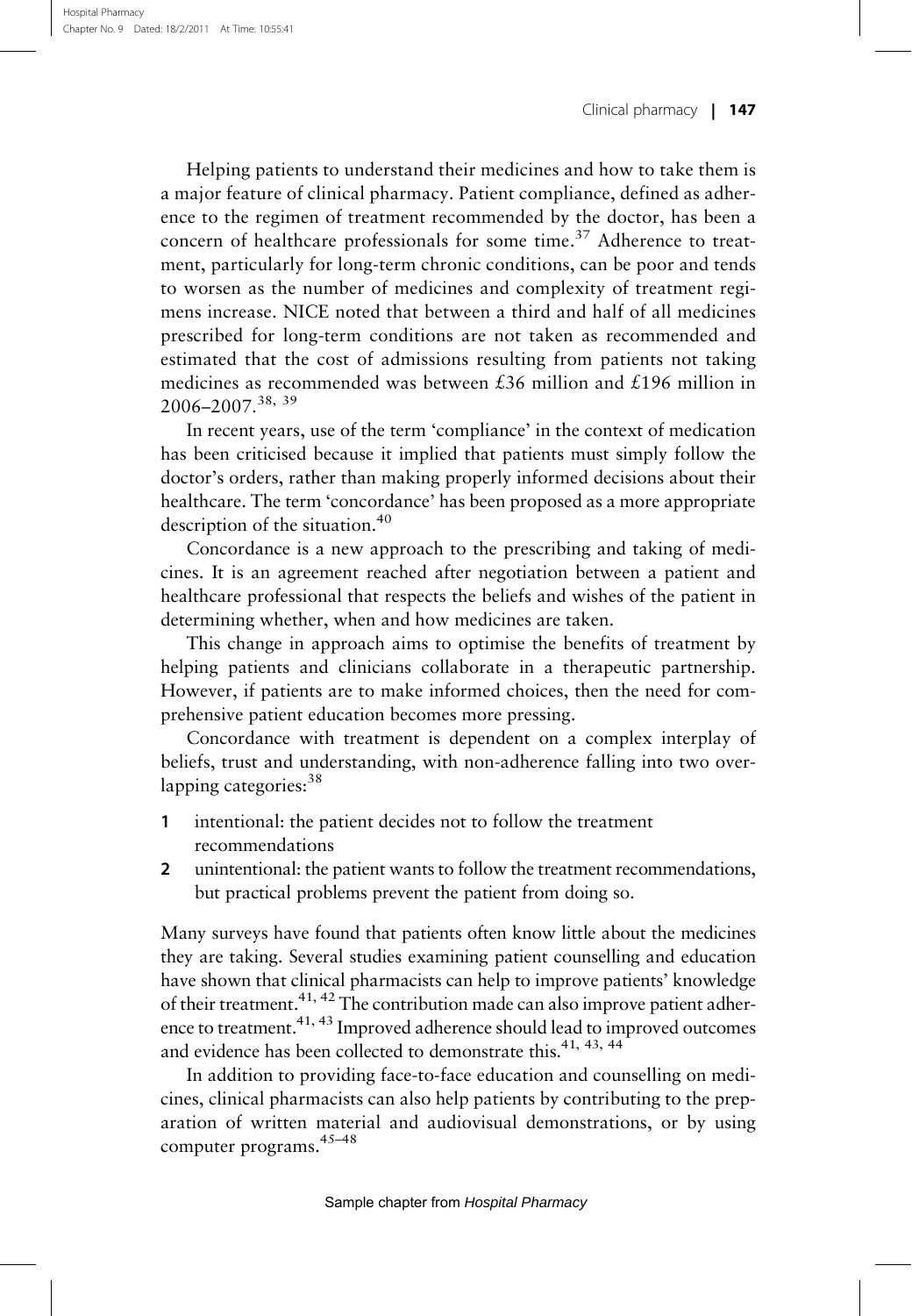How patients take their medicines is a crucial component of whether the desired outcomes will be achieved. Key to this is the health beliefs of individuals and the relationship with their healthcare providers that are necessary in order to ensure this happens. Society is moving away from a paternalistic approach to healthcare to a more empowered one. Thus, whereas a course of treatment used to be accepted obediently by patients, treatment is now negotiated and options, risks and benefits are discussed and, where necessary, consent is obtained. Thus there is a greater need for information and education of patients and/or carers in order for them to be able to make informed decisions about their treatment. Indeed, the 2010 White Paper emphasised the importance of patient involvement, and included the phrase 'nothing about me, without me'.<sup>[4](#page-19-0)</sup>

# Self-administration schemes

Schemes which allow patients to self-administer their medicines whilst in hospital have been attempted in selected groups or settings.<sup>[49, 50](#page-20-0)</sup> The schemes have several purposes:

- a diagnostic role checking to see if patients can cope with their medicines regimen
- $\bullet$  an educational role giving diminishing levels of support prior to discharge, allowing patients to gain skills and confidence with their medicines
- $\bullet$  an empowering role allowing patients to provide self-care as they would at home.

Schemes may also allow nursing staff to focus on other issues and mean that access to medicines is improved. This is particularly important where timing of doses can affect patient experience or safety, for example insulin use or analgesia. However, whilst these schemes may seem attractive, evidence of their benefits is limited and considerable effort may be required to assess patients' suitability.<sup>[51](#page-21-0)</sup> Clinical pharmacists and pharmacy technicians can support nursing staff in establishing and running self-administration schemes. A POD scheme, though not essential, can be a useful precursor to such schemes.

## Integrated medicines management

'Integrated medicines management' is a term that has been used to describe bringing together several elements of clinical pharmacy services which have been shown to be effective in dealing with medicines management problems, delivering additional input at key phases of a patient's stay: admission, inpatient monitoring and counselling and discharge. By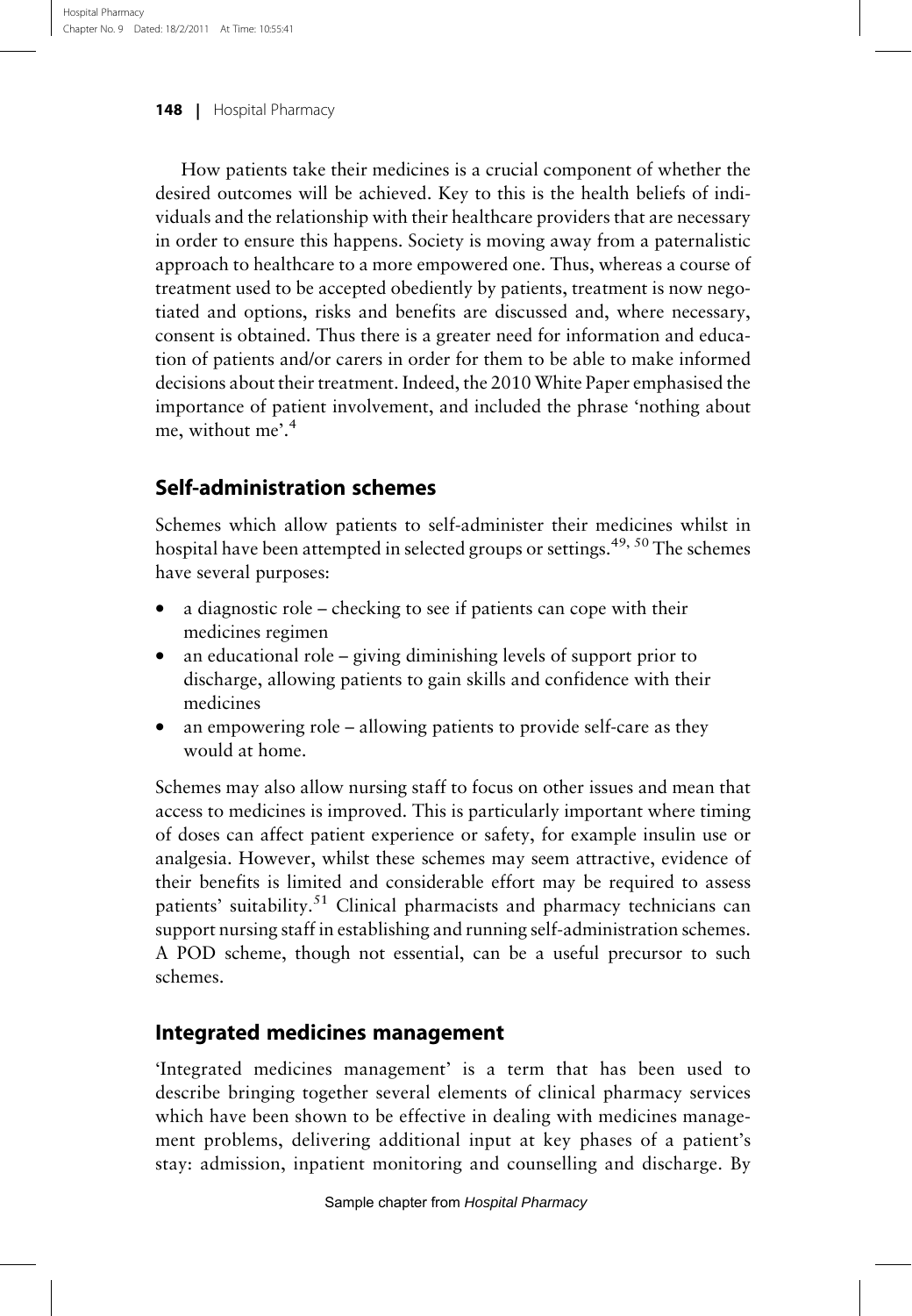focusing additional clinical pharmacy input to selected patients (that is, those taking at least four medicines, those on defined high-risk medicines, patients 65 years or older and on antidepressants, and those with a previous admission within the last 6 months), reduced length of stay and a decreased rate of readmission have been demonstrated, providing efficiency savings to the health economy in addition to improved clinical outcomes for patients.[6](#page-19-0)

#### Pharmacokinetics and therapeutic drug level monitoring

Pharmacokinetics addresses the absorption, distribution, metabolism and excretion of drugs in patients. A sound knowledge of the pharmacokinetic profiles of different drugs enables the pharmacist to assess the dosing requirements for certain drugs in patients in extremes of age and in the presence of impairment of kidney and liver function. Clinically important drug interactions and adverse reactions can sometimes be predicted. Dosing calculations of aminoglycoside antibiotics are usually made by employing pharmacokinetic principles.

A number of medicines in common use have a narrow therapeutic index; that is, the difference between the lowest effective dose and a potentially toxic dose can be quite small. In many cases it is necessary or desirable to undertake therapeutic drug level monitoring (TDM) to ensure that patients can be treated safely. TDM services include the measurement of drug levels in the patient's blood and the application of clinical pharmacokinetics to optimise drug therapy. There is a wide range of medicines that fall into this category, but TDM services typically include aminoglycoside antibiotics, anticonvulsants, immunosuppressants, digoxin, lithium and theophylline. Monitoring drug levels in patients can also provide an important indicator as to whether they are taking their medicine. Clinical pharmacy input into TDM services can range from the provision of simple advice to other clinicians on when to take samples and how to interpret results, to fully fledged services that may include collection and laboratory analysis of the blood sample. $52-54$ 

#### Anticoagulant services

Clinical pharmacy input into anticoagulant therapy is now a widely accepted part of clinical practice in many hospitals. Some anticoagulant services were initially set up as collaborative ventures with medical staff, but pharmacists now manage many services. Although the exact nature of services provided by the pharmacist may vary slightly from hospital to hospital, the role of the pharmacist in anticoagulation has been clearly established: (1) ensuring complete documentation and referral information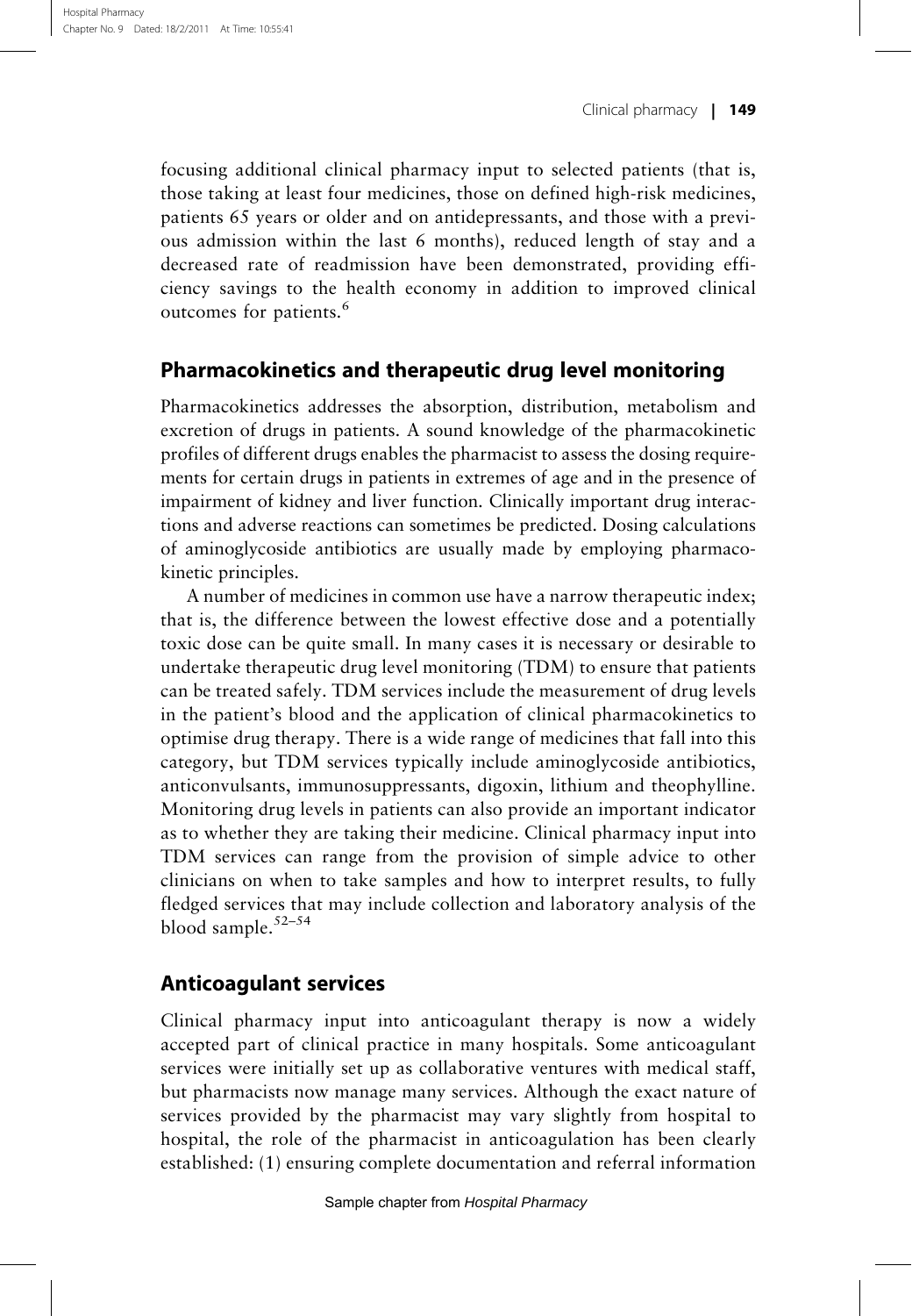is present; (2) interviewing patients and assessing factors that may affect anticoagulant control, particularly disease states and drug interactions; (3) monitoring and adjusting anticoagulant doses to maintain the international normalised ratio within agreed therapeutic targets; (4) identifying clinical problems that require referral to a physician; (5) patient counselling and education; (6) providing a regular point of contact for patients with concerns about their treatment; (7) day-to-day clinic management training and education for physicians and pharmacists; and (8) research and audit. Clinical pharmacists can provide high-quality cost-effective anticoagulant services for both hospital inpatients and outpatients. Evaluations of services provided show that pharmacist anticoagulant control is at least as good as, and in some cases better than, that achieved by medical staff.<sup>[55, 56](#page-21-0)</sup> However, the introduction of new oral antithrombin and Xa inhibitors, which do not require the same level of laboratory monitoring, are increasingly likely to offer a viable alternative to these traditional anticoagulant services.

In more recent years, the use of anticoagulants for prevention of venous thromboembolism (VTE) has become much more important as the risks to patients have become better recognised. NICE published a clinical guideline on VTE across all adult specialties in January 2010.<sup>[57](#page-21-0)</sup> In England, from April 2010, the national Commission for Quality and Innovation payment framework includes reducing avoidable death, disability and chronic ill health from VTE as one of two national goals.<sup>[58](#page-21-0)</sup> These documents seek to ensure that appropriate risk assessments have been carried out on admission to hospital so that patients can be identified for thromboprophylaxis, and mechanical measures, where necessary. This is not restricted to those involved in anticoagulant services and so clinical pharmacists from all disciplines will play a significant part in ensuring compliance with the national guidance. The particular contribution that pharmacy can make is set out in Venous Thromboembolism Prevention, a Patient Safety Priority, published by the Department of Health along with the All-Party Parliamentary Thrombosis Group.<sup>[59](#page-21-0)</sup>

#### Personalised medicine

The fact that not all patients respond to the expected benefits of medicines and some have disproportionately adverse effects from them is leading to the development of personalised medicines services. Good clinicians have always tailored treatment to individual patients' needs, but this typically relied on trial and error. Personalised medicine can start from using biomarkers rather than clinical outcomes as surrogate markers of effectiveness and a new specialty of pharmacogenetics that aims to assess phenotypic differences in responding to and handling drugs that may account for a significant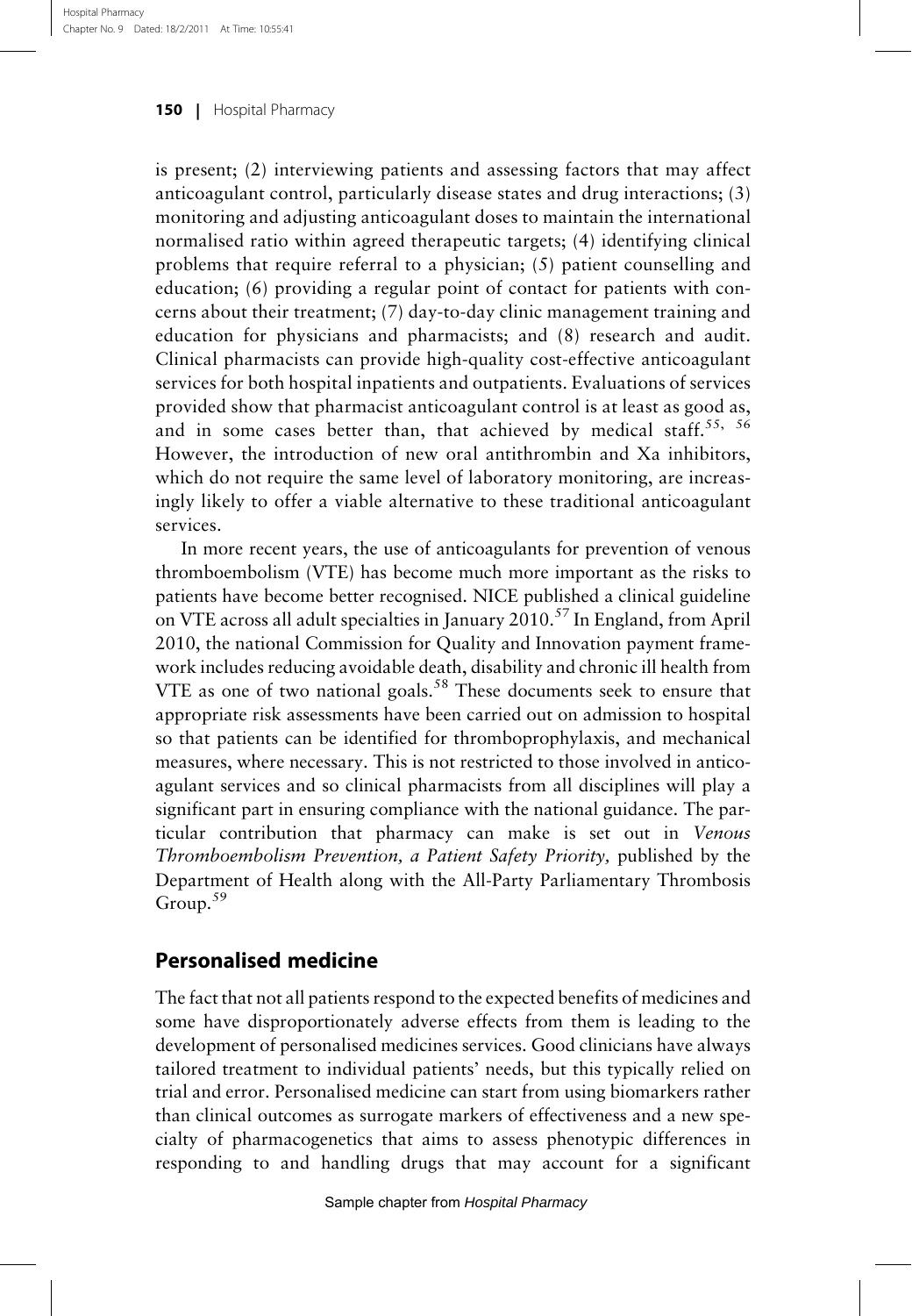proportion of the variation in patient response. A Parliamentary Office of Science and Technology review noted that:

Personalised medicine holds both promise and cause for concern. Selective treatment may limit access to those most likely to benefit, whereas following a 'one size fits all' approach to medical research and development may have benefited the widest number of potential patients. Nevertheless, explaining the environmental, genetic and other biological sources of human variation will alter the way diseases are diagnosed, drugs are developed, and the matching of therapeutic cells and tissues to patients.<sup>[60](#page-21-0)</sup>

However, economic considerations, regulation of biological tests and the speed of clinical education and training will all influence the rate and degree to which personalised medicine will be incorporated into drug development and clinical practice.

# Education and training

As hospital clinical pharmacy services expanded, there was a growing recognition of the need for postgraduate training for pharmacists. Postgraduate courses in clinical pharmacy started at Bradford, London and Manchester universities in the 1970s and others quickly followed.<sup>[61–63](#page-21-0)</sup> This included the development of part-time courses, which resulted in a significant increase in the numbers of pharmacists being able to receive postgraduate training in clinical pharmacy. The majority of UK NHS hospitals now employ clinical pharmacists with advanced postgraduate qualifications and many clinical pharmacists also contribute to the teaching on postgraduate courses. The training and education that hospital pharmacists receive are covered in more detail in Chapter 17. Clinical pharmacy services also include the regular provision of training and education for other healthcare staff at most hospitals – a service that is valued highly.<sup>[13](#page-19-0)</sup>

#### Medicines formularies

The role of the pharmacist in the development of medicines formularies is covered in more detail in Chapter 11. Pharmacists providing clinical services are responsible for ensuring that prescribers' practices comply with formulary recommendations. Clinical pharmacists' detailed knowledge of medicines and the regular contact they have with doctors, nurses and patients mean that they are ideally placed to influence prescribing on the wards. A key feature of successful medicines rationalisation is the ongoing communication between prescribers and pharmacists who encourage self-audit and peer review.<sup>[64](#page-21-0)</sup>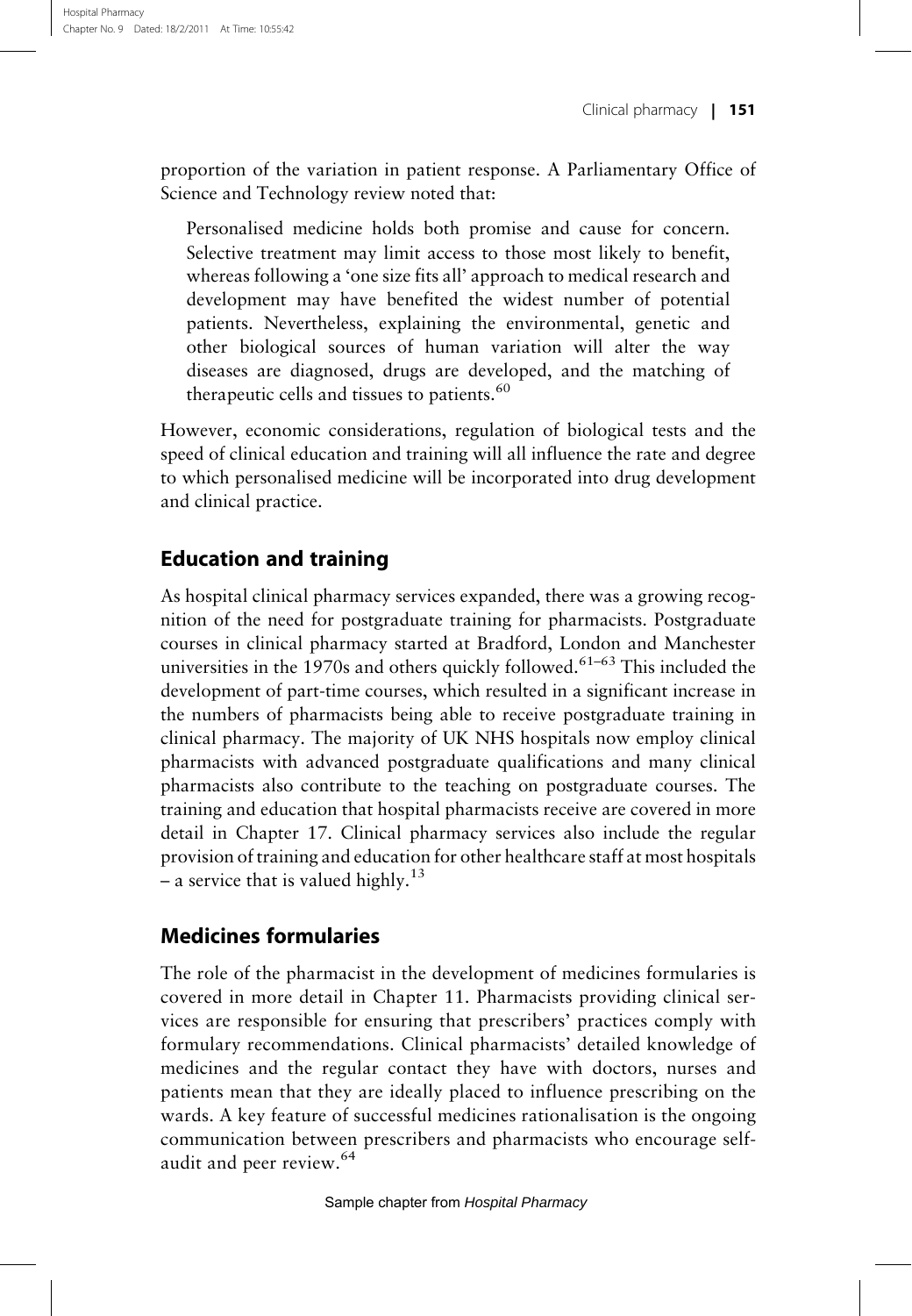## Clinical outcomes

In 1966 Donabedian published his seminal work that described three distinct aspects of quality in healthcare: (1) outcome; (2) process (healthcare technologies); and (3) structure (resources for delivery of care).<sup>65</sup> He concluded that: 'Outcomes, by and large, remain the ultimate validation of the effectiveness and quality of medical care'. Standardised mortality rates have become a crude outcome measure but are used to describe a healthcare organisation's overall success. Other recent outcome measures include meticillin-resistant Staphylococcus aureus bacteraemia rates and Clostridium difficile infections which have a direct relevance to antimicrobial stewardship (AMS). More recently, patient-reported outcome measures (PROMs) have been advocated as a relevant outcome measure to describe patients' satisfaction in their healthcare provider.<sup>[66](#page-21-0)</sup> Four elective procedures were initially proposed for PROMS data evaluation – hernia repair, hip and knee replacement and varicose veins – but a growing range of long-term conditions including diabetes, asthma, chronic obstructive pulmonary disease, epilepsy, heart failure and stroke are being added. These long-term conditions have medication effectiveness at their core and will offer considerable potential for clinical pharmacy involvement. At the time of writing, in England, consultation has begun on how an outcomes-based approach can be built into the routine running of the NHS. It will be interesting to see how medicines use and the role of clinical pharmacists can contribute to this agenda.

#### Professional and clinical audit

The range and complexity of healthcare services being provided to patients mean that there is now a need to look more critically at the effectiveness of what is being delivered.<sup>[67](#page-21-0)</sup> Professional self-examination in healthcare dates back more than a century, but the widespread implementation of clinical audit started in earnest in the early 1990s.<sup>[68](#page-21-0)</sup> This resulted from a number of important factors: (1) public expectations that professionals can deliver and maintain high standards of care; (2) government pressures to make healthcare professionals more accountable; and (3) the need to enhance and maintain professional credibility.

Clinical pharmacists can be involved in many different types of audit. These may range from topics including audit of clinical services themselves (for example, clinical pharmacy interventions) or may examine which treatments are used and how they are implemented within the framework of drug use evaluations. Audit aims to improve patient outcomes by examining how current clinical practice compares to agreed standards of care, implementing any changes necessary and then re-examining practice to ensure that real improvements have been made.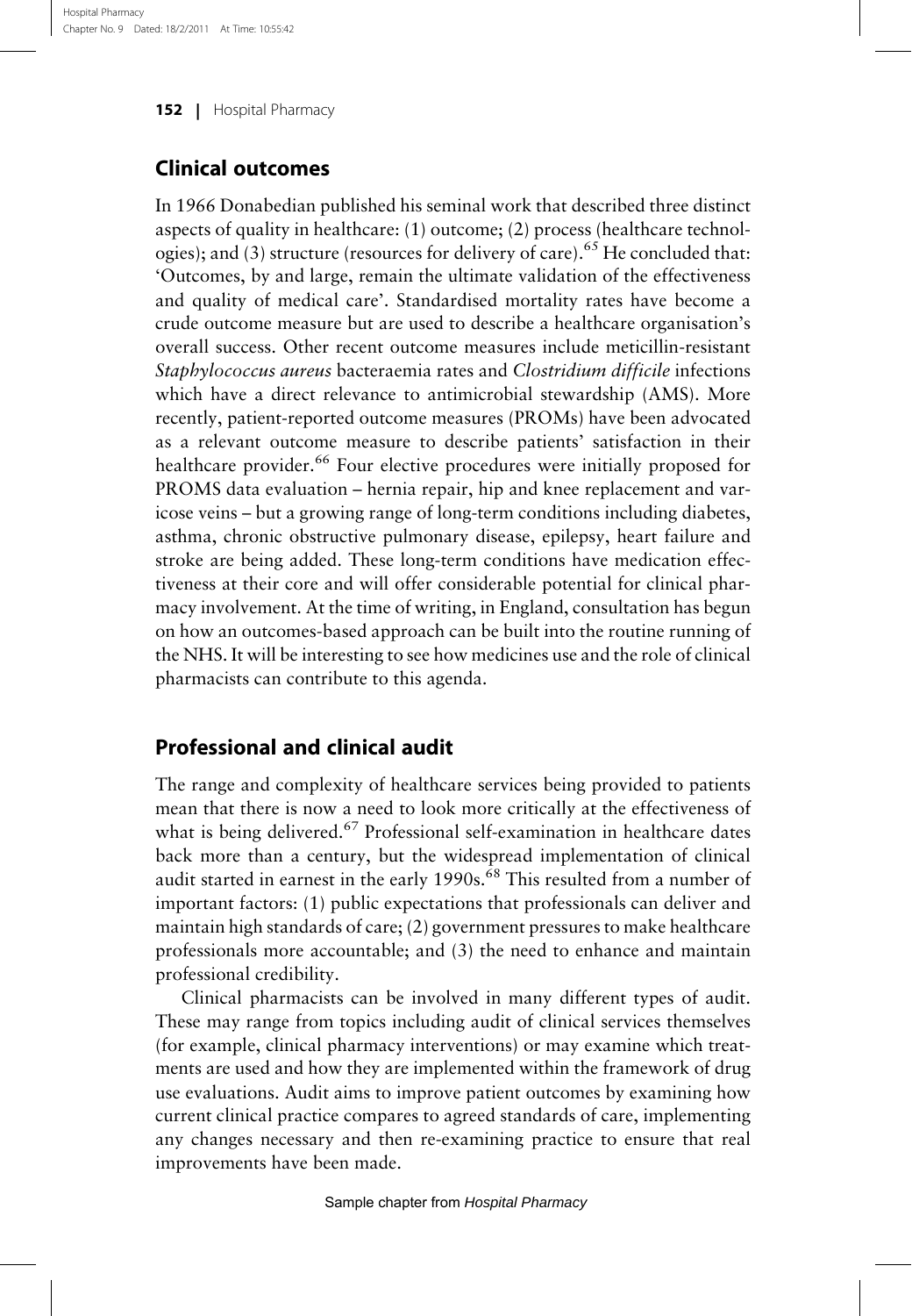The most obvious benefits of good clinical audit include improvements in the quality of service and treatment. In addition, enhanced professional standing, improved communication with colleagues, increased knowledge, improved work satisfaction, publication opportunities and even promotion have all been put forward as other positive aspects that should encourage healthcare staff to get involved.

Clinical audit is pivotal in patient care: it brings together professionals from all sectors of healthcare to consider clinical evidence, promote education and research, develop and implement clinical guidelines, enhance information management skills and contribute to better management of resources – all with the aim of improving the quality of care of patients.<sup>[69](#page-21-0)</sup>

#### Outpatient clinical pharmacy services

The traditional role of outpatient prescription dispensing is being replaced in many hospitals by clinical pharmacy input into the clinics themselves. This practice follows the logic that hospitals should only dispense medicines to those outpatients in immediate need and the Audit Commission has recommended that primary and secondary care should work together to limit the practice of outpatient dispensing to eliminate much of the confusion that is commonly generated when two doctors are prescribing to the same patient.<sup>[10](#page-19-0)</sup> This allows hospitals to utilise some of the resources saved to implement more beneficial pharmacy services and many hospitals pharmacists now actively manage medication for selected outpatients, including those on anticoagulation (see above), lithium, rheumatology medication, lipid-lowering agents, transplant medicines and many others. $70-73$ 

#### Primary*–*secondary care interface

Community-based pharmacy services are covered in Chapter 14. However, good-quality clinical pharmacy does not begin and end at the traditional barriers between hospital and community practice. The overall aim of such services is to provide patients with a smooth transition as they move between the primary and secondary care sectors during admission to, or discharge from, hospital, a process often described as 'seamless care'. The efficient and accurate transfer of information is an essential part of this process if unintended changes in medication are to be avoided. This needs to involve good communication links between other hospital colleagues, general practi-tioners and community pharmacists in addition to direct patient contact.<sup>[74](#page-21-0)</sup> Other clinical pharmacy services that can contribute to seamless care include patient follow-up and domiciliary visiting, coordinating appropriate use of compliance aids, the availability of telephone helplines for patients and the establishment of joint primary–secondary care treatment protocols managing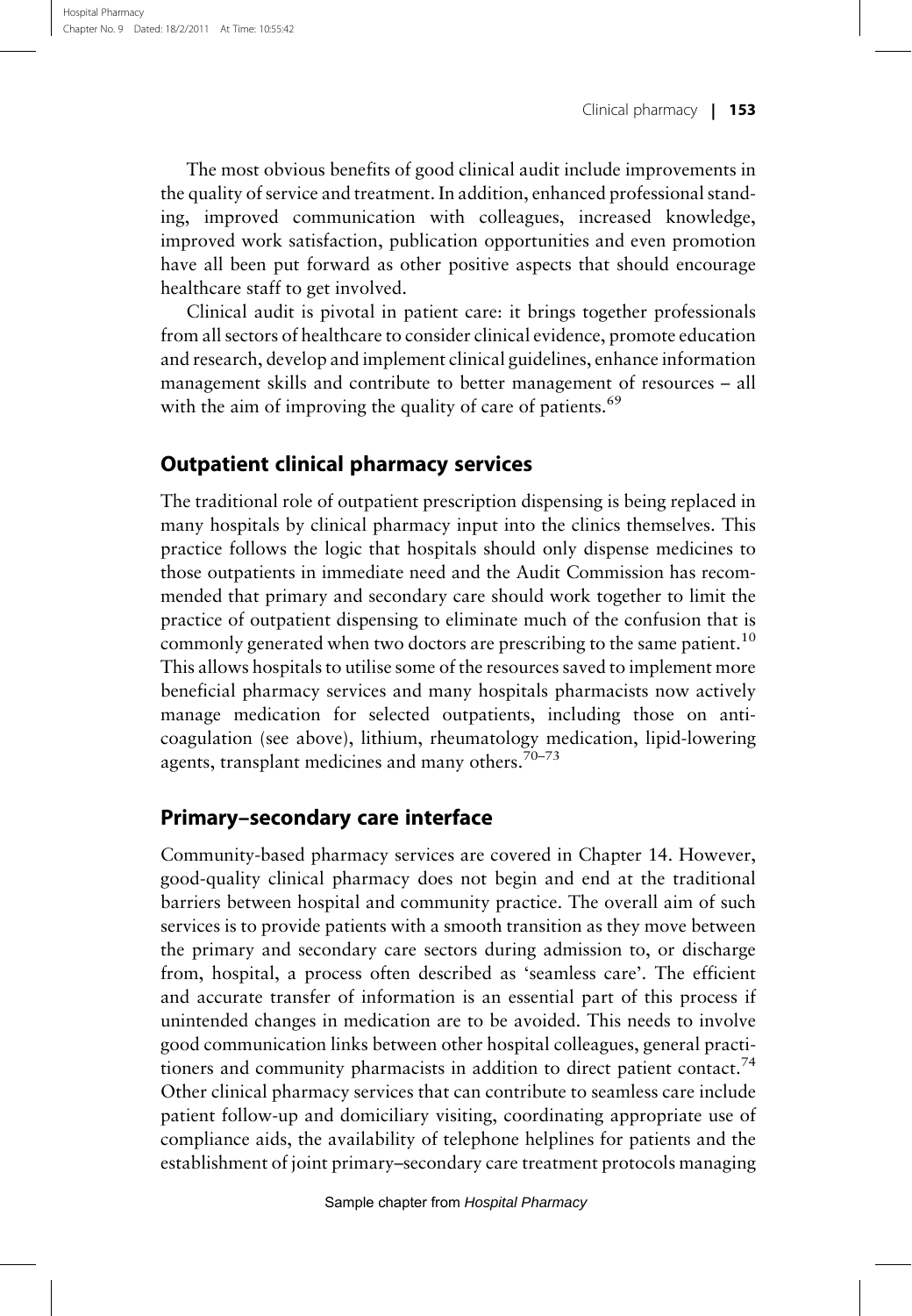intravenous medication at home, out-of-hours services and influenza pan-demic planning.<sup>[75, 76](#page-21-0)</sup>

#### The role of pharmacy technicians in clinical pharmacy services

The role of pharmacy technicians is already well established in departmental activities such as dispensing and aseptic services. However, the expansion of clinical pharmacy services in hospital would not be possible without the additional support that can be provided by hospital pharmacy technicians. In a similar manner to the way in which ward pharmacy services provided by pharmacists evolved into clinical pharmacy, pharmacy technicians' roles are becoming increasingly clinical in nature and can include a wide range of activities.<sup>[31, 77–79](#page-20-0)</sup> Current activities undertaken by pharmacy technicians, in collaboration with pharmacists, include:

- medication supply
- checking medication in POD schemes
- patient counselling and education, including the provision of patient aids where appropriate, as well as medication charts and monitored-dose systems to aid compliance
- supporting patient self-medication
- medicines information
- discharge planning for patients, including communication with primary care colleagues where appropriate
- involvement in clinical trials and good clinical practice governance
- preparation of medicines formularies and guidelines
- training and education
- liaison with clinical teams on medicines management and expenditure
- AMS.

Whilst this last subject will be addressed under strategic medicines management (Chapter 11), it is important to note that AMS was the first ever clinical pharmacy programme to receive national, ring-fenced, governmental funding. The importance of AMS is highlighted in national reports and is enshrined within statute in the Health and Social Care Act 2008.<sup>[80, 81](#page-22-0)</sup> Guidance for compliance with criterion 9 states that healthcare providers 'have and adhere to policies, designed for the individual's care and provider organisations that will help to prevent and control infections'. Notably:

• Local prescribing should, where appropriate, be harmonised with that in the British National Formulary. Local guidelines for primary and secondary care should be observed.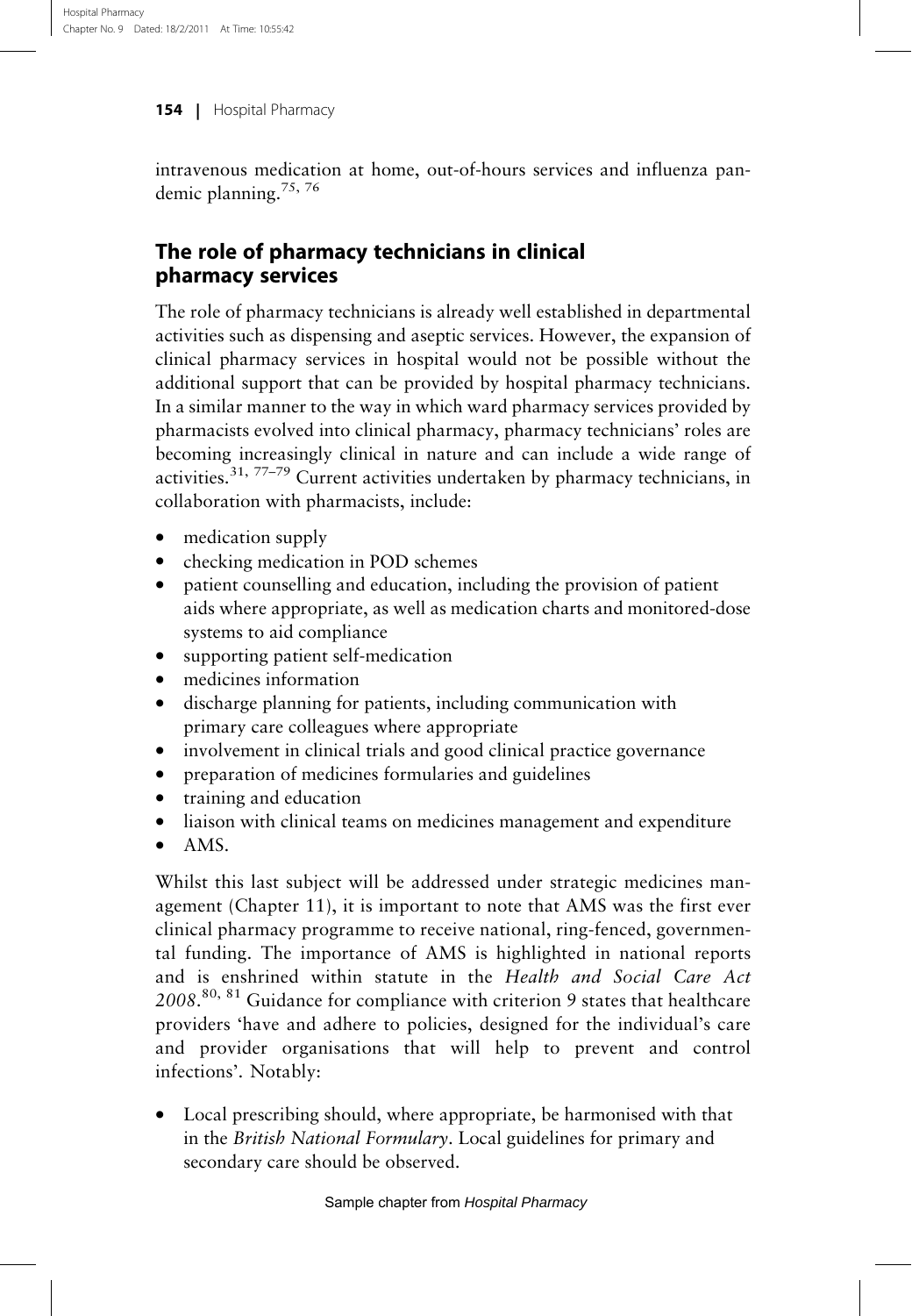- All local guidelines should include information on a particular drug's regimen and duration.
- Procedures should be in place to ensure prudent prescribing and AMS. There should be an ongoing programme of audit, revision and update. In healthcare this is usually monitored by the antimicrobial management team.

#### Antimicrobial stewardship

A systematic team approach to AMS should be adopted in all healthcare institutions in order to ensure optimal use and minimum toxicity in the use of antimicrobials. Evidence-based standards should be agreed and form the basis of an education programme for all users. Audit of the effectiveness of AMS should be regularly undertaken and fed back to users for review and action.

Where empirical use is considered a stepwise approach should be adopted:

#### Is there an infection?

Before an antimicrobial is selected the following questions should be asked:

- Is there an infection present? Physical and biomarkers must be considered and, whilst many of these are non-specific, a number together can indicate an infection is present. For example, CURB-65 is such a cluster of markers commonly used in the diagnosis of community-acquired pneumonias. It is an objective scoring system based on presence or absence of confusion, blood urea, respiratory rate, blood pressure and patient age.<sup>[82](#page-22-0)</sup>
- What is the likely organism?
- Is it susceptible to antibacterial agents?
- Will the selected agent reach the site of infection at the required concentration?
- Is the route of administration appropriate?
- Is the duration of treatment appropriate?
- Is there a stop/switch strategy?

#### Which antimicrobial?

The choice of agent depends on a number of factors but the general principles behind selection are: (1) only use an agent that is likely to work in the infection being treated; (2) ensure that it is one that has the narrowest antibacterial spectrum; and (3) ensure that the dose, route and duration of therapy are optimised. Ideally, a laboratory sensitivity report should drive selection but intuitive choice can be made from likely portal of entry. Once a sensitivity report has been received then appropriate switching to a narrow-spectrum agent should be promoted. Intravenous to oral switching should be made as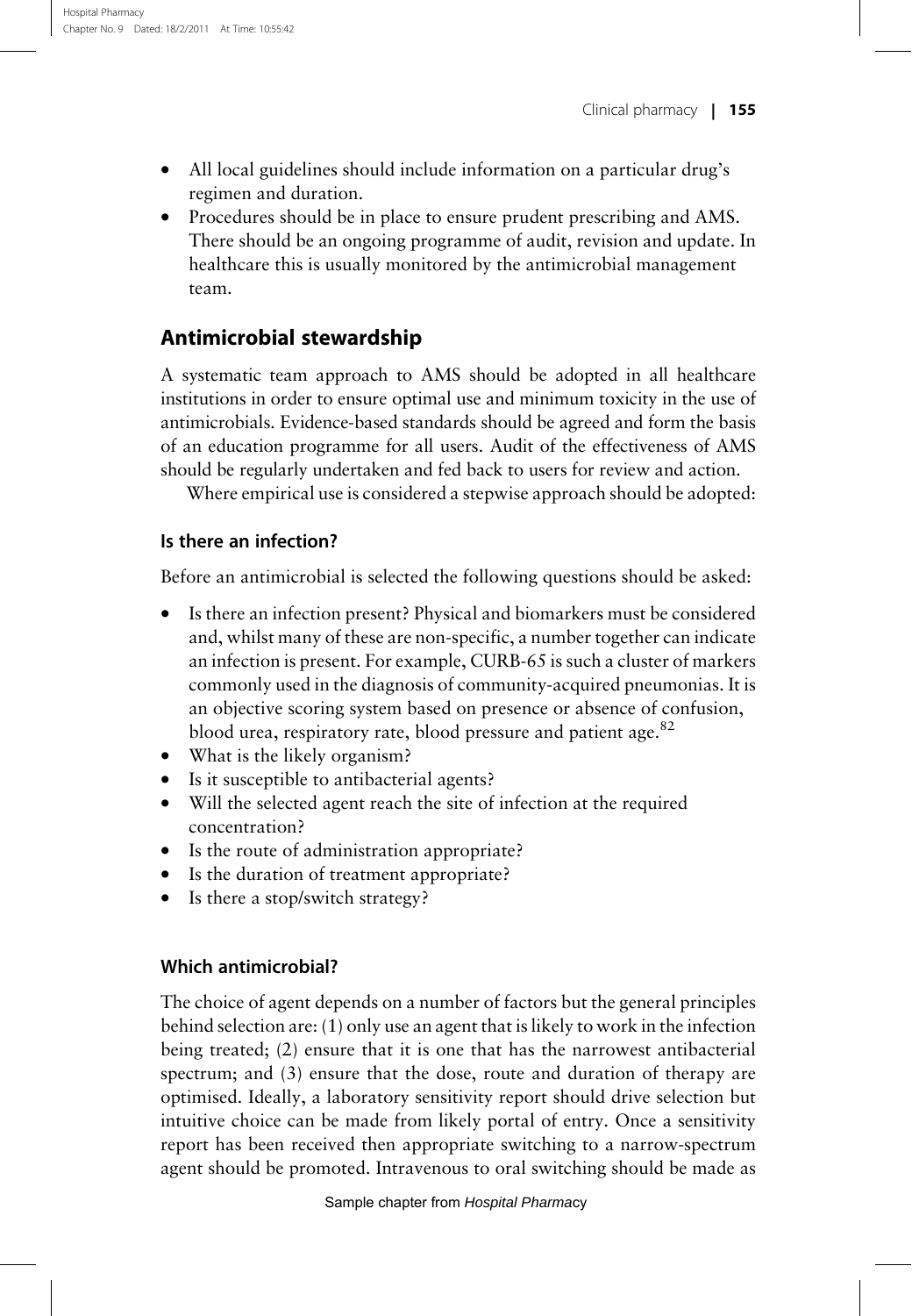soon as possible using explicit agreed criteria. This can reduce both cost and complications and allow patients to be discharged more quickly.

#### Surgical prophylaxis – reducing surgical site infections

Surgical site infections have been shown to compose up to 20% of all healthcare-associated infections. At least 5% of patients undergoing a surgical procedure develop a surgical site infection; surgical site infections can double the length of time a patient stays in hospital and thereby increase the costs of healthcare by up to £7000. If the timing of your first dose of antimicrobial surgical prophylaxis is right then the likelihood of acquiring a surgical site infection is markedly reduced. Giving the first dose of antibacterial surgical prophylaxis within 60 minutes prior to incision reduces surgical site infections to a minimum.

#### Services linked to clinical specialties

In much the same way that clinical specialties are firmly established in medicine and surgery, the same is now true for clinical pharmacy. This has been helped by the manner in which clinical specialties have been managed in hospitals, often divided into divisions or directorates along clinical lines, to which a pharmacist can be attached. Part of the responsibilities for such pharmacists will be strategic, managerial and financial: (1) appropriate governance and risk management procedures; (2) monitoring and auditing the use of medicines; (3) supporting the management of the medicines budget; and (4) contributing to the preparation of business cases for new drugs. The UK Clinical Pharmacy Association is a good source of information on pharmacy input to specific clinical specialties and has a number of active special interest groups accessible via its website. $83$ 

#### Ongoing development of clinical pharmacy services

Optimising the use of medicines in hospitals is central to the delivery of highquality patient care. Medication errors in hospitals are still unacceptably common and medicines continue to become increasingly complex and more costly. In addition, this is likely to become a significant issue with payment by results non-elective reimbursement systems, which may result in hospitals not being paid for suboptimal clinical outcomes of care.

The future of medicines management is inextricably linked with clinical pharmacy, with much of the value that pharmacists can add being information provision and monitoring quality. Although there is still a long way to go, the Healthcare Commission noted that many positive improvements have been made since the 2001 report from the UK Audit Commission's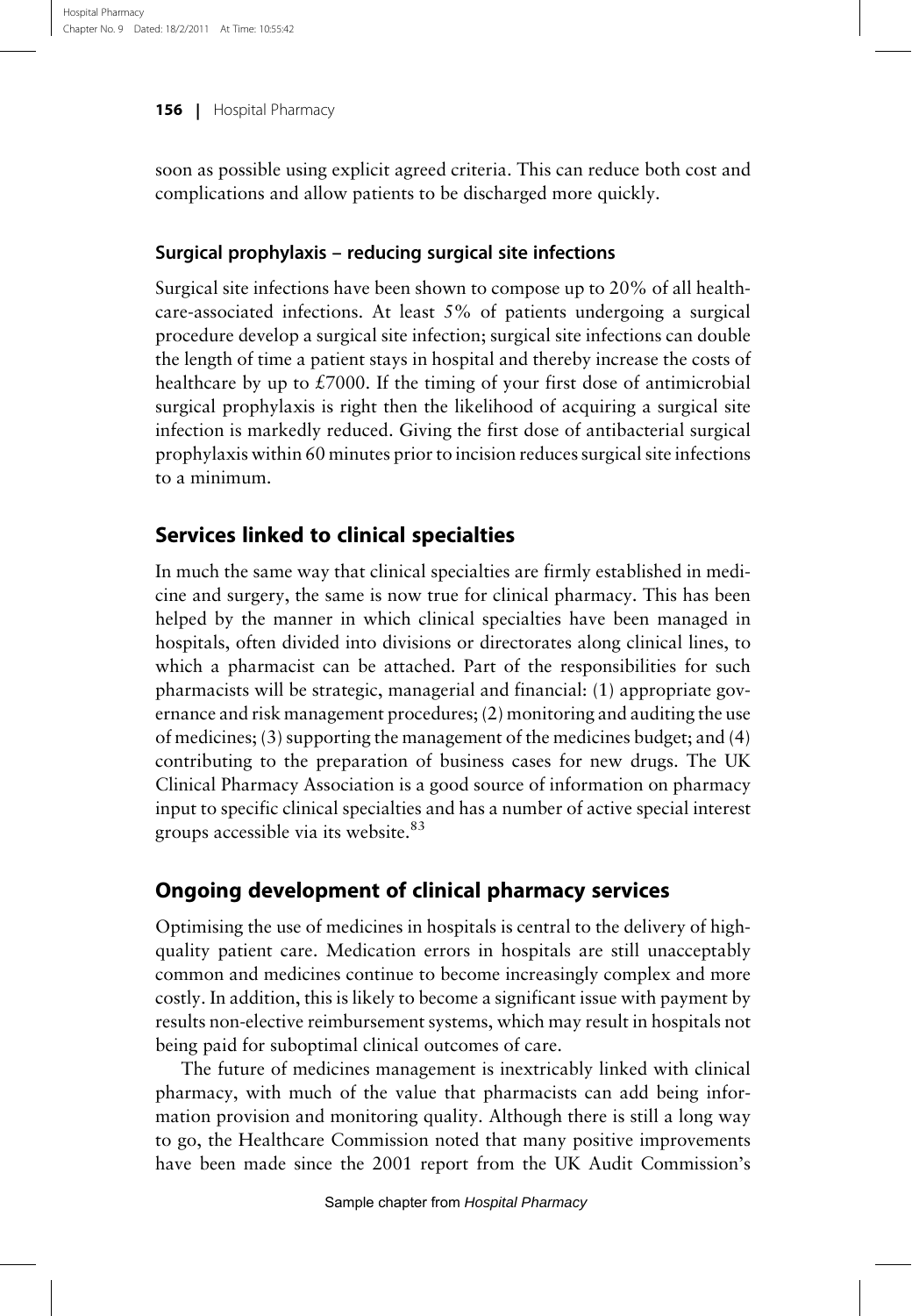investigation into medicines management in hospitals.<sup>[1](#page-19-0)</sup> Despite the significant progress that has been made in recent years, the Department of Health recognises that there are further challenges requiring attention, and progress in some areas has been slow $^{2}$  $^{2}$  $^{2}$ 

- ensuring the more effective use of medicines
- \* people who need urgent access to medicines are not always getting them when needed
- $accessing$  the right medicines at the right time of crucial importance for people at all stages of their lives, but particularly in end-of-life care
- preventing admissions that could be avoided with proper medicines use
- there are still too many problems with medicines when people leave hospital and return home.

Pharmacy services in the future will need to be designed around the needs of patients, not organisations, integrated with other healthcare services, with an emphasis on the need to bring care as near to the patient's home as possible. There needs to be a greater contribution of the skills hospital clinical pharmacists have developed to the whole patient pathway, making care truly seamless. Clinical pharmacy must also be designed to make the best use of staff and their skills and take advantage of modern technologies. Although computers and automated dispensing systems can help undertake some of this work, there are limitations to the possible achievements of technology and there is no substitute for direct contact with patients. Clinical pharmacy services in hospital have changed significantly over the past few decades, but re-engineering the way in which patient care is delivered is an ongoing process. Many of the changes are designed to free up hospital pharmacists' time to focus even more on the delivery of clinical care. Despite their limitations, the use of electronic prescribing and automated dispensing systems can help pharmacists to devote more of their time to patient care. Revision and further expansion of the pharmacy technician and pharmacy assistant roles also need to play a major part in this strategy.

The long-term vision for clinical pharmacy is a service contributing to a health service that offers patients fast and convenient care, that is available when they need it, tailored to their individual requirements and delivered to a consistently high standard. Delivering a successful clinical pharmacy service will bring major benefits to patients and pharmacists alike, but effective medicines management involves the whole organisation and requires multidisciplinary team working supported by an effective strategy. However, the Healthcare Commission found evidence that a significant proportion of healthcare professionals do not understand how pharmacy staff can con-tribute to the care of patients.<sup>[1](#page-19-0)</sup> It is essential to address this gap to ensure that all healthcare staff and patients gain the maximum benefit from their pharmacy service.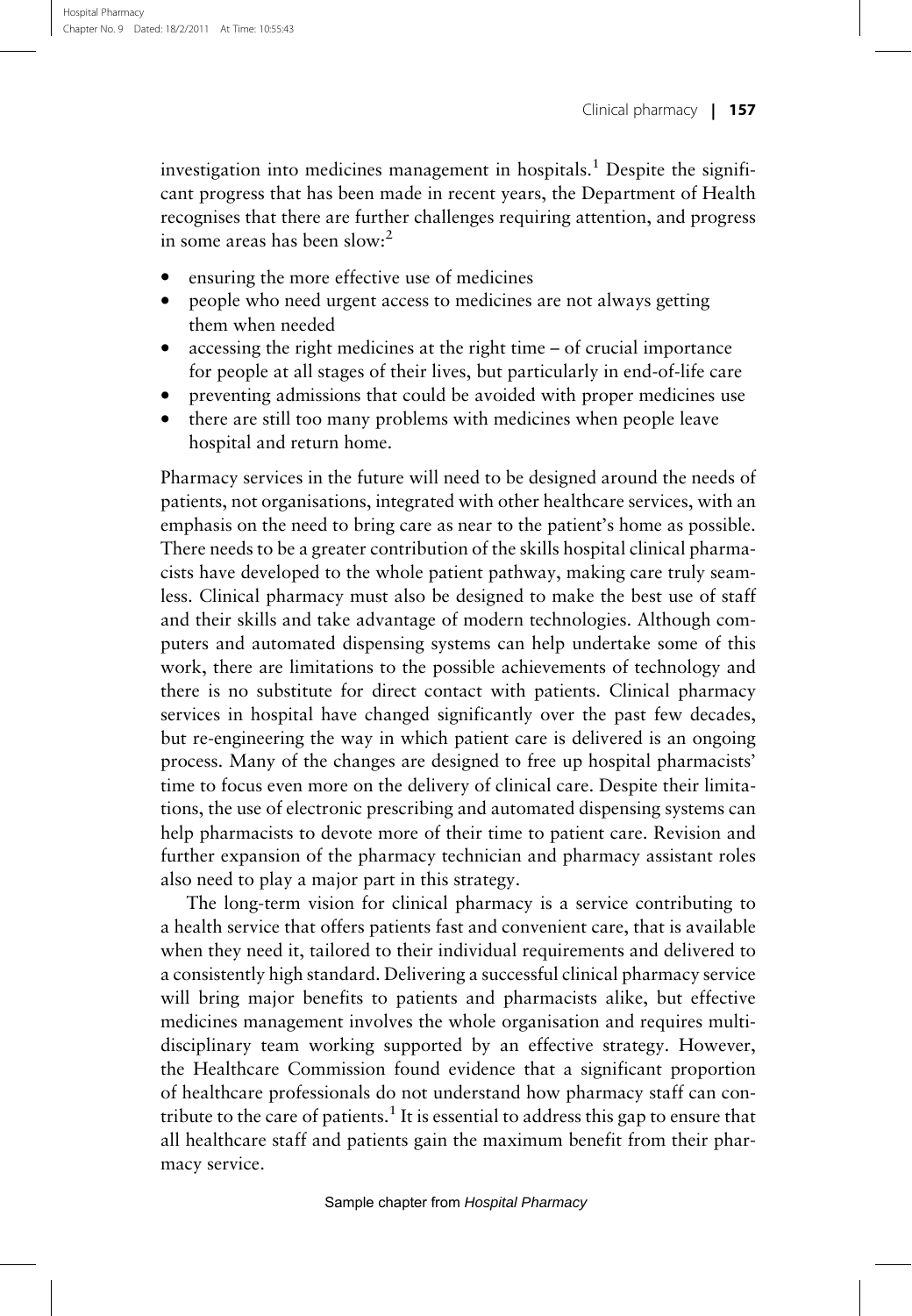#### <span id="page-19-0"></span>References

- 1. Healthcare Commission. The Best Medicine. The Management of Medicines in Acute and Specialist Trusts. Acute Hospital Portfolio Review. London: Healthcare Commission, 2007.
- 2. Department of Health. Pharmacy in England. Building on Strengths Delivering the Future. London: Department of Health, 2008.
- 3. Department of Health. Equity and Excellence: Liberating the NHS. London: Department of Health, 2010.
- 4. Kucukarslan S, Peters M, Mlynarek M *et al.* Pharmacists on rounding teams reduce preventable adverse drug events in hospital general medical units. Arch Intern Med 2003; 163: 2014–2018.
- 5. Bond C, Raehl C, Franke T. Interrelationships among mortality rates, drug cost, total cost of care and length of stay in United States hospitals: summary and recommendations for clinical pharmacy services and staffing. Pharmacotherapy 2001; 21: 129–141.
- 6. Scullin C, Scott M, Hogg A et al. An innovative approach to integrated medicines management. J Eval Clin Pract 2007; 13: 781–788.
- 7. Care Quality Commission. Guidance about Compliance. Essential Standards of Quality and Safety. London: Care Quality Commission, 2010.
- 8. American College of Clinical Pharmacy. The definition of clinical pharmacy. Pharmacotherapy 2008; 28: 816–817.
- 9. Hepler C, Strand L. Opportunities and responsibilities in pharmaceutical care. Am I Hosp Pharm 1990; 47: 533–543.
- 10. Audit Commission. A Spoonful of Sugar Medicines Management in NHS Hospitals. London: Audit Commission, 2001.
- 11. Calvert R. Clinical pharmacy a hospital perspective. Br J Clin Pharmacol 1998; 47: 231–238.
- 12. Department of Health. A First Class Service, Quality in the New NHS. London: The Stationery Office, 1998.
- 13. Cotter S, Barber N, McKee M. Professionalisation of hospital pharmacy: the role of clinical pharmacy. J Soc Admin Pharm 1994; 11: 57–67.
- 14. Clucas K, chair. Pharmacy: A Report to the Nuffield Foundation. London: Nuffield Foundation, 1986.
- 15. Department of Health. Health Services Management. The Way Forward for Hospital Pharmaceutical Services. HC(88)54. London: HMSO, 1988.
- 16. National Patient Safety Agency. Rapid response report NPSA/2010/RRR009. Reducing harm from omitted and delayed medicines in hospital. Available online at: http://www. nrls.npsa.nhs.uk/alerts/?entryid45=66720. (accessed 16 March 2010).
- 17. Anonymous. New all-Wales drug chart looks set to increase patient safety. Hosp Pharm 2005; 12: 184–185.
- 18. NHS Executive. Information for Health. An Information Strategy for a Modern NHS 1998- 2005. London: The Stationery Office, 1998.
- 19. Bentley A, Green R. Developing pharmaceutical services; the nursing view. Br J Pharm Pract 1981; 3: 4–9.
- 20. Cavell G, Bunn R, Hodges M. Consultants' views on the developing role of the hospital pharmacist. Pharm J 1987; 239: 100–102.
- 21. Cairns C, Prior F. The clinical pharmacist: a study of his hospital involvement. Pharm J 1983; 320: 16–18.
- 22. Trewin V, Town R. Pharmacist effectiveness at case conferences. Br J Pharm Pract 1986; 8: 298–304.
- 23. Department of Health. Building a Safer NHS for Patients. Implementing an Organisation with a Memory. London: The Stationery Office, 2001.
- 24. Dornan T, Ashcroft D, Heathfield H et al. An Indepth Investigation into Causes of Prescribing Errors by Foundation Trainees in Relation to their Medical Education. EQUIP study. Final report to the General Medical Council. Manchester: University of Manchester School of Pharmacy and Pharmaceutical Sciences and School of Medicine, 2009.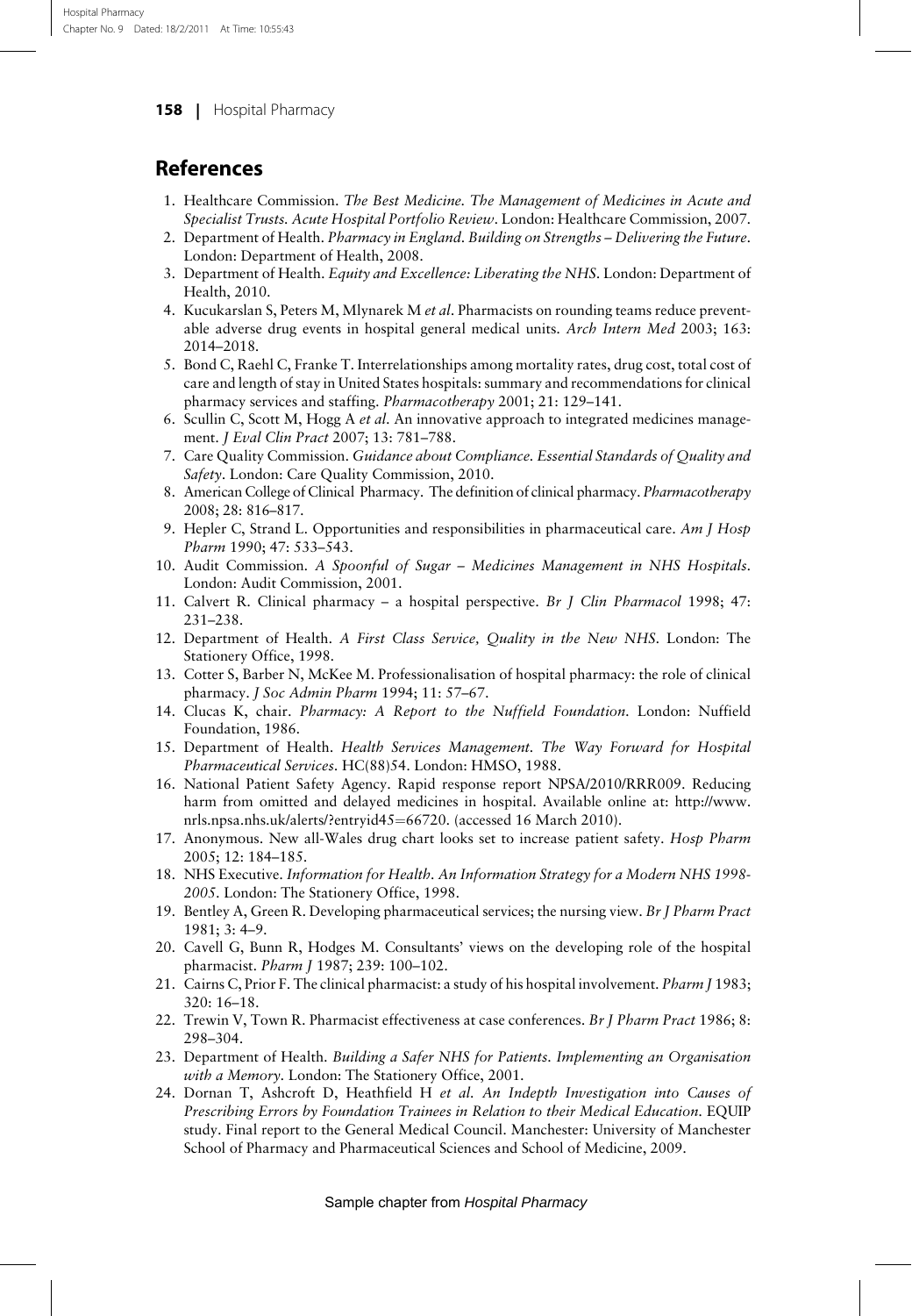- <span id="page-20-0"></span>25. Winstanley P, Irvin L, Smith J et al. Adverse drug reactions: a hospital pharmacy-based reporting scheme. Br J Clin Pharmacol 1989; 28: 113-116.
- 26. Lee A, Bateman D, Edwards C *et al.* Reporting of adverse drug reactions by hospital pharmacists: pilot scheme. Br Med J 1997; 315: 519.
- 27. Green C, Mottram D, Rowe P et al. Adverse drug reaction monitoring by United Kingdom hospital pharmacy departments: impact of the introduction of 'yellow card' reporting for pharmacists. Int J Pharm Pract 1999; 7: 238-246.
- 28. Dodds L. An objective assessment of the role of the pharmacist in medication and compliance history taking. Br J Pharm Pract 1982; 4: 12–24.
- 29. Hebron B, Jay C. Pharmaceutical care for patients undergoing elective ENT surgery. Pharm I 1998; 260: 65–66.
- 30. Gleason K, Groszek J, Sullivan C et al. Reconciliation of discrepancies in medication histories and admission orders of newly hospitalized patients. Am J Health-Syst Pharm 2004; 61: 1689–1695.
- 31. National Institute for Health and Clinical Excellence. NICE Patient Safety Guidance 1. Technical Patient Safety Solutions for Medicines Reconciliation on Admission to Hospital. London: National Institute for Health and Clinical Excellence, National Patient Safety Agency, 2007.
- 32. Karnon J, Campbell F, Czoski-Murray C. Model-based cost-effectiveness analysis of interventions aimed at preventing medication error at hospital admission (medicines reconciliation). J Eval Clin Pract 2009; 15: 299–306.
- 33. Hick H, Deady P, Wright D *et al.* The impact of the pharmacist on an elective general surgery pre-admission clinic. Pharm World Sci 2001; 23: 65–69.
- 34. Oliver S, Ashwell S. Pharmacists prescribing take home medication. Pharm J 2000; 265: 22.
- 35. Department of Health. Pharmacy in the Future Implementing the NHS Plan. London: The Stationery Office, 2000.
- 36. National Institute for Health Research website: http://www.nihr.ac.uk/infrastructure/Pages/ infrastructure\_clahrcs.aspx.
- 37. Bloom B. Daily regimen and compliance with treatment. Br Med J 2001; 323: 647.
- 38. National Institute for Health and Clinical Excellence. Medicines Adherence. Involving Patients in Decisions about Prescribed Medicines and Supporting Adherence. NICE clinical guideline 76. London: NICE, 2009.
- 39. National Institute for Health and Clinical Excellence. NICE Costing Statement. Medicines Adherence: Involving Patients in Decisions about Prescribed Medicines and Supporting Adherence. Accompanying medicines adherence clinical guideline 76. London: NICE, 2009.
- 40. Royal Pharmaceutical Society of Great Britain. From Compliance to Concordance: Towards Shared Goals in Medicine Taking. London: RPSGB, 1997.
- 41. Varma S, McElnay J, Hughes C et al. Pharmaceutical care of patients with congestive heart failure: interventions and outcomes. Pharmacotherapy 1999; 19: 860–869.
- 42. Johnston M, Clarke A, Mundy K et al. Facilitating comprehension of discharge medication in elderly patients. Age Ageing 1986; 15: 304–306.
- 43. Goodyer L, Miskelly F, Milligan P. Does encouraging good compliance improve patients' clinical condition in heart failure? Br J Clin Pract 1995; 49: 173–176.
- 44. Al-Eidan F, McElnay J, Scott M et al. Management of Helicobacter pylori eradication the influence of structured counselling and follow-up. Br J Clin Pharmacol 2002; 53: 163-171.
- 45. Sandler D, Mitchell J, Fellows A et al. Is an information booklet for patients leaving hospital helpful and useful? Br Med J 1989; 298: 870–874.
- 46. McElnay J, Scott M, Armstrong A *et al.* Audiovisual demonstration for patient counselling in the use of pressurised aerosol bronchodilator inhalers. J Clin Pharm Ther 1989; 14: 135-144.
- 47. Daly M, Jones S. Preliminary assessment of a computerised counselling program for asthmatic children. Pharm J 1991; 247: 206-208.
- 48. Raynor D, Booth T. Blenkinsopp A. Effects of computer generated reminder charts on patients' compliance with drug regimens. Br Med J 1993; 306: 1158-1161.
- 49. Wood S, Calvert R, Acomb C et al. A self-medication scheme for elderly patients improves compliance with their medication regimens. Int J Pharm Pract 1992; 1: 240–241.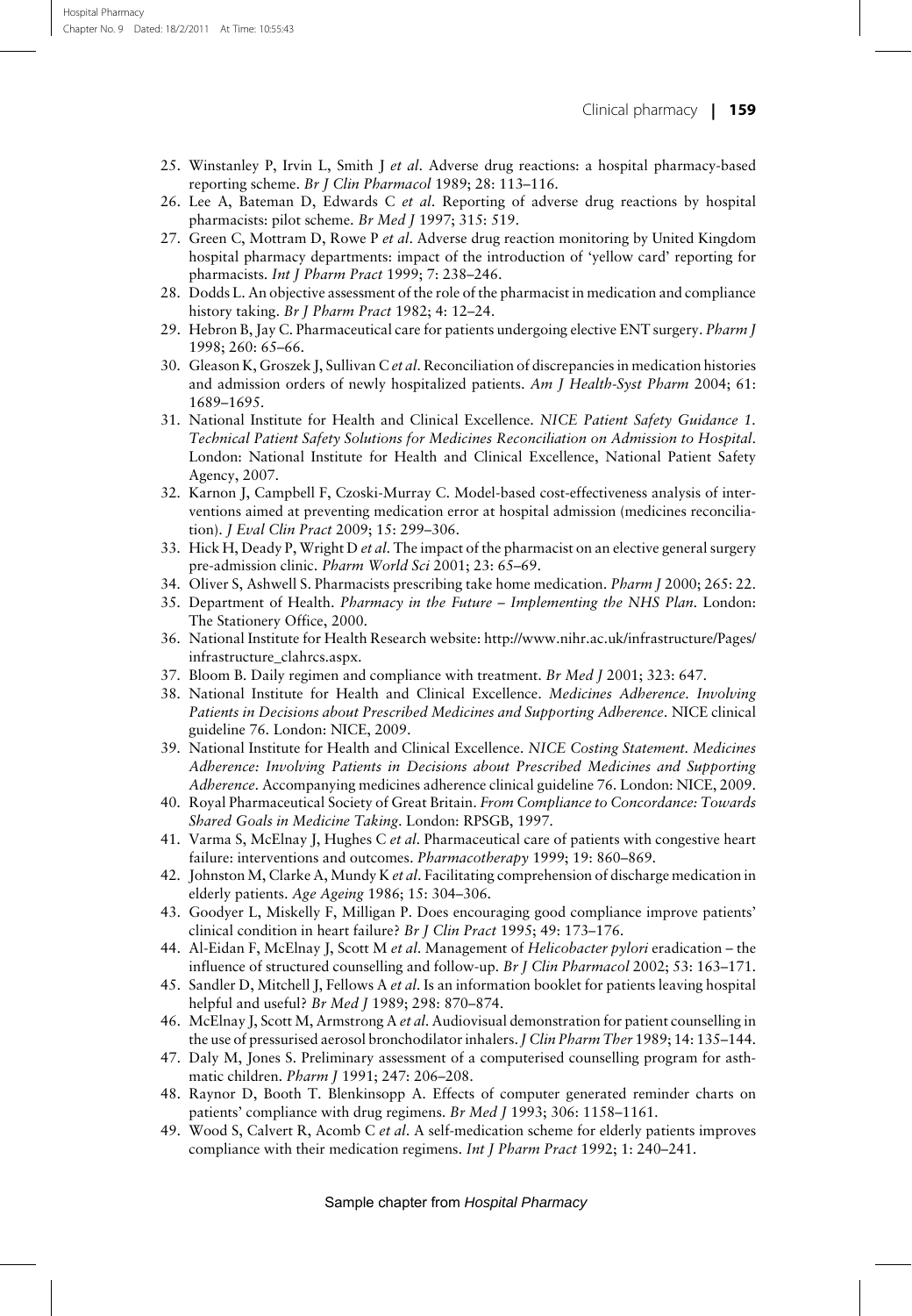- <span id="page-21-0"></span>50. Lowe C, Raynor D, Courtney E et al. Effects of a self-medication programme on knowledge of drugs and compliance with treatment in elderly patients. Br Med J 1995; 310: 1229–1231.
- 51. Wright J, Emerson A, Stephens M et al. Hospital inpatient self-administration programmes: a critical literature review. Pharm World Sci 2006; 28: 140–151.
- 52. Bourne J, Farrar K, Fitzpatrick R. Practical involvement in therapeutic drug monitoring. Pharm J 1985; 234: 530–531.
- 53. Brown A. Establishment of a pharmacy-run TDM service. Br J Pharm Pract 1986; 8: 154–159.
- 54. Campbell D. A clinical pharmacokinetics service. Hosp Pharm 1999; 6: 206–208.
- 55. Booth C. Pharmacist-managed anticoagulation clinics: a review. Pharm J 1998; 261: 623–625.
- 56. Boddy C. Pharmacist involvement with warfarin dosing for inpatients. Pharm World Sci 2001; 23: 31–35.
- 57. National Institute for Health and Clinical Excellence. Reducing the Risk of Venous Thromboembolism (Deep Vein Thrombosis and Pulmonary Embolism) in Patients Admitted to Hospital. Clinical guideline 92. London: NICE, 2010.
- 58. Department of Health. Using the Commissioning for Quality and Innovation (CQUIN) Payment Framework – An Addendum to the 2008 Policy Guidance for 2010/11. London: Department of Health, 2010.
- 59. Ayra R (ed.) Venous Thromboembolism Prevention, A Patient Safety Priority. London: King's Thrombosis Centre, 2009.
- 60. Parliamentary Office of Science and Technology. Postnote. Personalised medicine. 2009; 329: 1–4: available online at: http://www.parliament.uk/documents/upload/postpn329.pdf (accessed 30 March 2010).
- 61. University of Bradford PGCert/PGDip/MSc in Clinical Pharmacy (Hospital) Course Prospectus 2006. Bradford: University of Bradford, 2006.
- 62. Anonymous. Postgraduate education for hospital pharmacists. Pharm J 1978; 220: 525–526.
- 63. Noyce P, Hibberd A. Launch of the London MSc in clinical pharmacy. Pharm J 1980; 225: 4733–4734.
- 64. Baker J. Seventeen years' experience of a voluntary based drug rationalisation program in hospital. Br Med J 1988; 297: 465–469.
- 65. Donabedian A. Evaluating the quality of medical care. Milbank Memorial Fund Q 1966; 44: 166–206.
- 66. Devlin N, Appleby J. Getting the Most out of PROMS. Putting Health Outcomes at the Heart of NHS Decision Making. London: King's Fund, 2010.
- 67. Moving to Audit: What Every Pharmacist Needs to Know about Professional Audit. Dundee: Postgraduate Office, Ninewells Hospital and Medical School, 1993.
- 68. Davies H. Developing effective clinical audit. Hosp Med 1999; 60: 748–750.
- 69. Teasdale S. The future of clinical audit: learning to work together. Br Med J 1996; 313: 574.
- 70. Dean J, Acomb J. A pharmacist managed lithium clinic. Hosp Pharm 1995; 2: 150–152.
- 71. Jones S, Pritchard M, Grout C et al. A rheumatology drug monitoring clinic. Pharm J 1999; 263: 25.
- 72. Williams H . Pharmacist-led lipid management clinic. Pharm J 1999; 263: 26.
- 73. Morlidge C. Pharmacist-run renal medication review clinics. Br J Renal Med 2001; 6: 25–26.
- 74. Care Quality Commission. National Study. Managing Patients' Medicines after Discharge from Hospital. London: Care Quality Commission, 2009.
- 75. Brown J, Brown D. Pharmaceutical care at the primary–secondary interface in Portsmouth and South East Hampshire. Pharm J 1997; 258: 280–284.
- 76. Child D. How well do you collaborate across the primary/secondary care interface? Pharm Manage 2009; 25: 3–7.
- 77. Colaluca A, Glet R, Smith D et al. Inpatient counselling a technician's role. Br J Pharm Pract 1988; 10: 334–340.
- 78. Dosaj R, Mistry R. The pharmacy technician in clinical services. Hosp Pharm 1998; 5: 26–28.
- 79. Edwards L. The role of the directorate liaison technician. Hosp Pharm 2001; 8: 115–116.